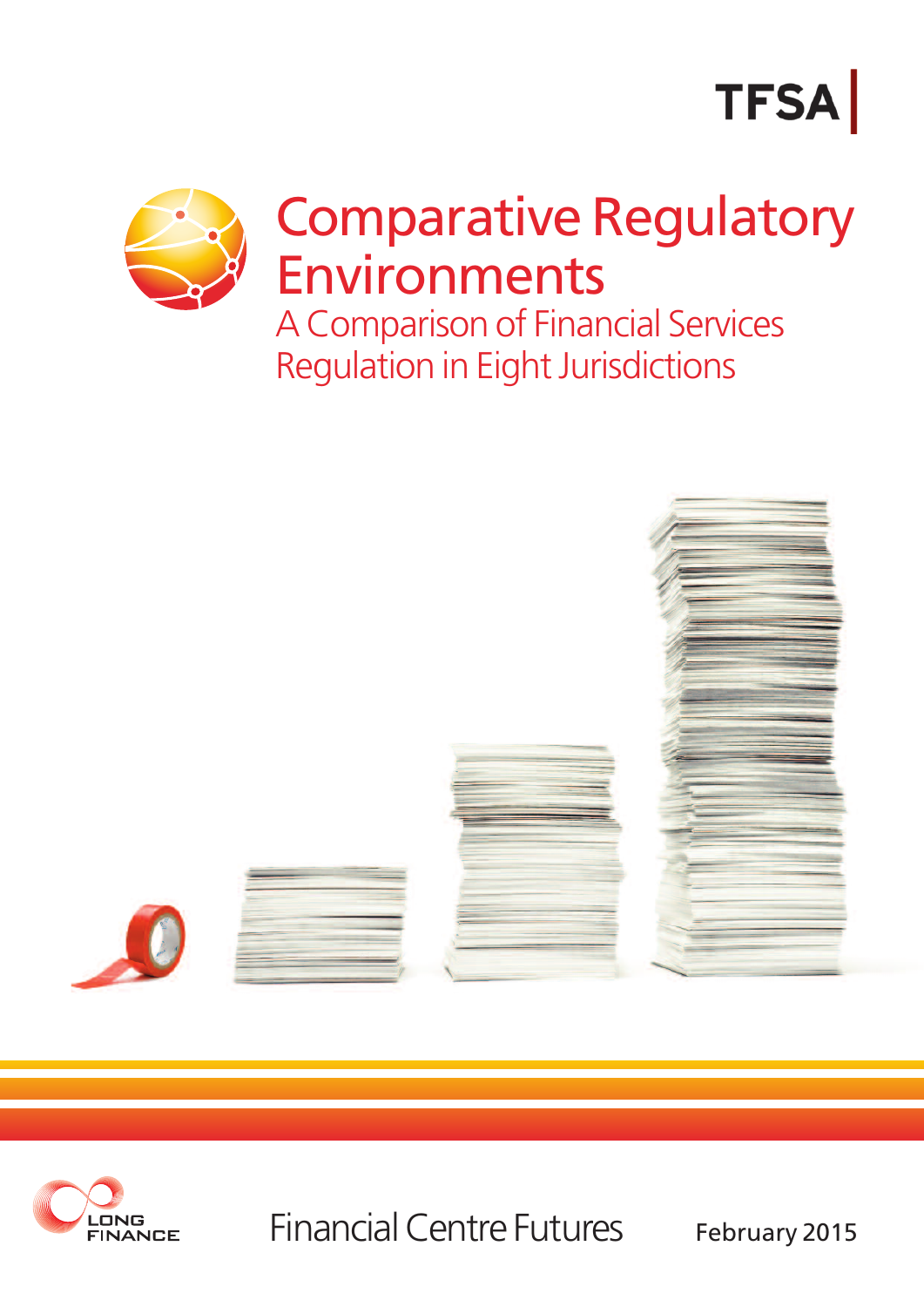#### PRODUCED BY



Z/Yen helps organisations make better choices – our clients consider us a commercial think-tank that spots, solves and acts. Our name combines Zen and Yen – "a philosophical desire to succeed" – in a ratio, recognising that all decisions are trade-offs. One of Z/Yen's specialisms is the study of the competitiveness of financial centres around the world. A summary of this work is published every six months as the Global Financial Centres Index.

SPONSORED BY



The Toronto Financial Services Alliance (TFSA) is a unique, public– private partnership dedicated to growing Toronto region's financial services cluster and building it as a "top ten" global financial services centre. Established in 2001, TFSA is a collaboration involving three levels of government, the financial services industry and academia.

The author of this report, Mark Yeandle, would like to thank Xueyi Jiang, the rest of the ZYen team and the TFSA for their contributions with research, modelling and ideas.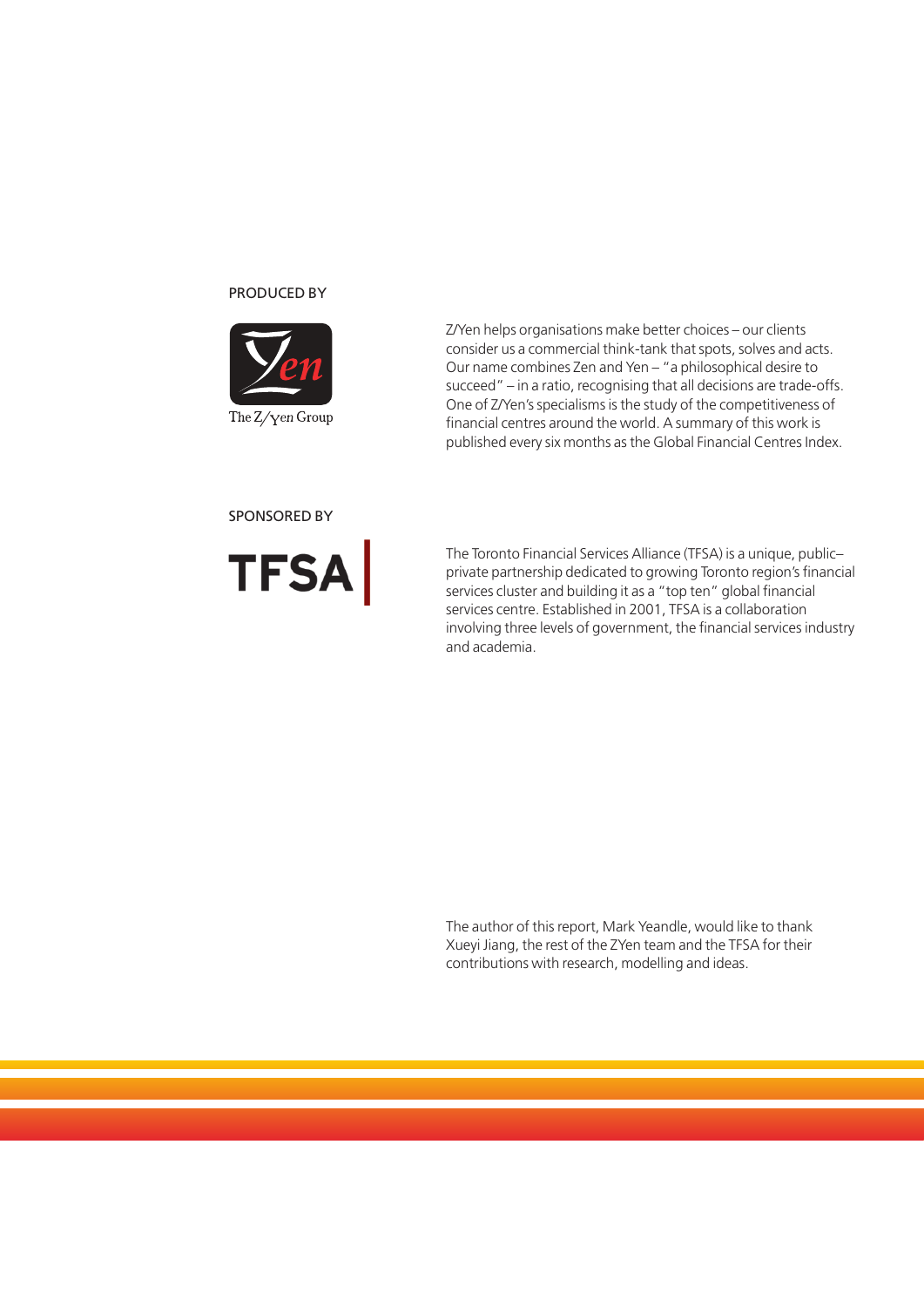#### SECTION I

## Executive Summary

This report, commissioned by the Toronto Financial Services Alliance (TFSA), provides a high level comparison of the regulatory environment that impacts the financial services industry in some of the main jurisdictions.

The jurisdictions examined in this research are Canada, Dubai, European Union (EU), Hong Kong, Singapore, Switzerland, the United Kingdom (UK) and the United States of America (USA).

There are obviously differences in the regulatory environment within jurisdictions (e.g. the USA has both federal and state legislation and the EU is still a considerable way from achieving the aim of a common regulatory platform across all member states).

The data used in this research came from three main sources:

• Seven of the instrumental factors used in the Global Financial Centres Index (GFCI)\* that measure the quality of different aspects of regulation.

- An online questionnaire to which we received responses from over 200 financial services professionals between October and December 2014.
- Desk research into the regulatory environment in the different jurisdictions.

The first set of data is based on seven instrumental factors used in the construction of the GFCI. The results of the eight jurisdictions are shown below.

The second set of data is based on the results of an online questionnaire. A summary of the relative positions of the eight jurisdictions is shown overleaf.

| <b>Jurisdiction</b> | Ease of<br>Doing<br><b>Business</b> | Regulatory<br>Environ-<br>ment | Op.<br><b>Risk</b> | Economic<br>Freedom | Institutional Regulatory<br><b>Effective-</b><br>ness | Enforce-<br>ment | <b>Business</b><br>Environ-<br>ment | <b>Simple</b><br>Mean of<br><b>Ranks</b> |
|---------------------|-------------------------------------|--------------------------------|--------------------|---------------------|-------------------------------------------------------|------------------|-------------------------------------|------------------------------------------|
| Singapore           | 1st                                 | 1st                            | 1st                | 2 <sub>nd</sub>     | 2 <sub>nd</sub>                                       | 1st              | 1st                                 | 1.3                                      |
| Hong Kong           | 2 <sub>nd</sub>                     | 2 <sub>nd</sub>                | 4th                | 1st                 | 5th                                                   | 4th              | 2 <sub>nd</sub>                     | 2.9                                      |
| Canada              | 5th                                 | 1st                            | 3rd                | 3rd                 | 3rd                                                   | 2nd              | 5th                                 | 3.1                                      |
| <b>USA</b>          | 3rd                                 | 3rd                            | 2 <sub>nd</sub>    | 5th                 | 4th                                                   | 6th              | 5th                                 | 4.0                                      |
| <b>UK</b>           | 4th                                 | 3rd                            | 2 <sub>nd</sub>    | 7th                 | 6th                                                   | 3rd              | 3rd                                 | 4.0                                      |
| Switzerland         | 6th                                 | 2 <sub>nd</sub>                | 7th                | 4th                 | 1st                                                   | 8th              | 4th                                 | 4.6                                      |
| Dubai               | 7th                                 | 4th                            | 6th                | 6th                 | 7th                                                   | 7th              | 5th                                 | 6.0                                      |
| EU                  | 8th                                 | 3rd                            | 5th                | 8th                 | 8th                                                   | 5th              | 8th                                 | 6.4                                      |
|                     |                                     |                                |                    |                     |                                                       |                  |                                     |                                          |

#### **Table 1 | Comparative Instrumental Factor Ranks**

\*www.longfinance.net/gfci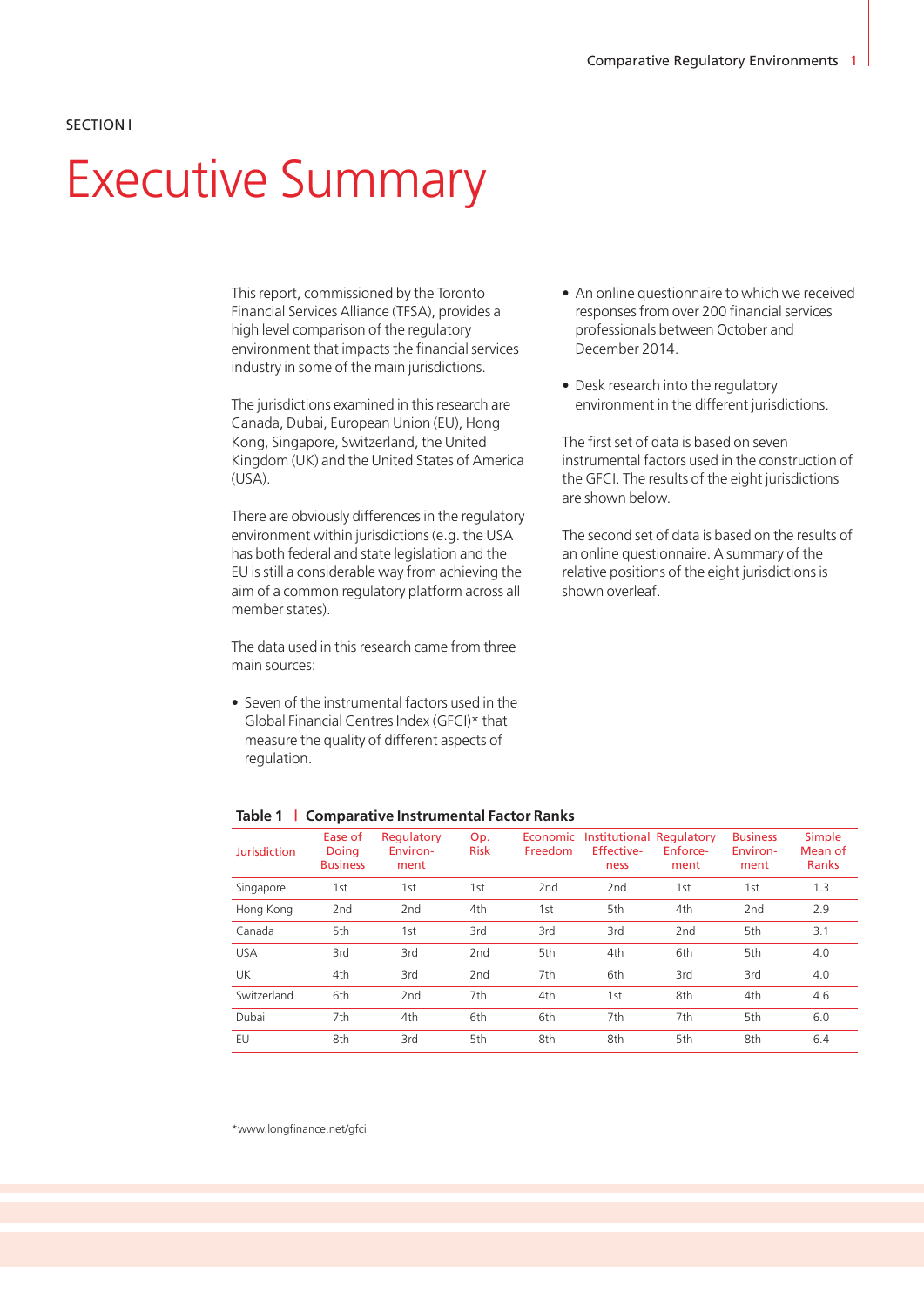| <b>Jurisdiction</b> | <b>Stability</b> | Confi-<br>dence | Crime | Protection      | Cost            | Predict-<br>ability | <b>Service</b>  | <b>Openness</b> | Mean |
|---------------------|------------------|-----------------|-------|-----------------|-----------------|---------------------|-----------------|-----------------|------|
| Canada              | 2 <sub>nd</sub>  | 3rd             | 1st   | 1st             | 4th             | 1st                 | 3rd             | 6th             | 2.63 |
| Switzerland         | 1st              | 2 <sub>nd</sub> | 3rd   | 4th             | 5th             | 3rd                 | 1st             | 3rd             | 2.75 |
| <b>UK</b>           | 4th              | 4th             | 2nd   | 2 <sub>nd</sub> | 6th             | 2 <sub>nd</sub>     | 2 <sub>nd</sub> | 1st             | 2.88 |
| Singapore           | 3rd              | 4th             | 6th   | 6th             | 3rd             | 4th                 | 4th             | 2 <sub>nd</sub> | 4.00 |
| <b>USA</b>          | 5th              | 5th             | 5th   | 5th             | 7th             | 5th                 | 5th             | 7th             | 5.50 |
| Hong Kong           | 6th              | 6th             | 7th   | 7th             | 2 <sub>nd</sub> | 7th                 | 7th             | 4th             | 5.75 |
| EU                  | 7th              | 7th             | 4th   | 3rd             | 8th             | 6th                 | 6th             | 8th             | 6.13 |
| Dubai               | 8th              | 8th             | 8th   | 8th             | 1st             | 8th                 | 8th             | 5th             | 6.75 |

## **Table 2 | Comparative Questionnaire Response Ranks**

Taking all the data together, the eight jurisdictions can be placed into three tiers based on the quality of their regulatory environments:

## **Table 3 | Jurisdictions by Tier**

| Tier 1 – Jurisdictions        |                                                                                         |                                                                                                                                                                                                                                                                                                                                                                                                                                                                                        |
|-------------------------------|-----------------------------------------------------------------------------------------|----------------------------------------------------------------------------------------------------------------------------------------------------------------------------------------------------------------------------------------------------------------------------------------------------------------------------------------------------------------------------------------------------------------------------------------------------------------------------------------|
| <b>Jurisdiction</b>           | <b>Top 50 GFCI Centres</b>                                                              | <b>Notes</b>                                                                                                                                                                                                                                                                                                                                                                                                                                                                           |
| Canada                        | Toronto<br>Vancouver<br>Montreal<br>Calgary                                             | Canada was placed in the top three places in five of the instrumental factors. For<br>the questionnaire, Canada was first in three of the eight factors and second or third<br>in three other factors. Respondents assess Canada less well for openness to foreign<br>firms and the cost of compliance.                                                                                                                                                                                |
| Singapore                     | Singapore                                                                               | Placed in first or second in all seven instrumental factors and well rated by<br>respondents for openness, stability and cost. Singapore is less well rated for crime<br>prevention and consumer protection.                                                                                                                                                                                                                                                                           |
| <b>Tier 2 - Jurisdictions</b> |                                                                                         |                                                                                                                                                                                                                                                                                                                                                                                                                                                                                        |
| Switzerland                   | Zurich<br>Geneva                                                                        | Well rated for institutional effectiveness and the regulatory environment.<br>Questionnaire respondents also assess Switzerland highly for the stability of their<br>regulations.                                                                                                                                                                                                                                                                                                      |
| Hong Kong                     | Hong Kong                                                                               | Generally well placed in the instrumental factors but survey respondents assess<br>Hong Kong fairly poorly except for the cost of compliance where it is rated second<br>in the group of eight.                                                                                                                                                                                                                                                                                        |
| UK                            | London<br>Edinburgh<br>Glasgow                                                          | The UK is placed between second place (operational risk) and seventh place<br>(economic freedom) in the instrumental factors. Respondents to the online<br>questionnaire rate the UK higher - it is in first or second place in five of the eight<br>areas.                                                                                                                                                                                                                            |
| <b>USA</b>                    | New York<br>San Francisco<br><b>Boston</b><br>Washington DC<br>Chicago                  | The USA is placed between second place (operational risk) and sixth place<br>(regulatory enforcement) in the factors. Respondents to the online questionnaire<br>rate the USA fifth in six of the eight areas. The USA is rated seventh in the<br>remaining two areas - cost of compliance and openness to foreign businesses.                                                                                                                                                         |
| <b>Tier 3 - Jurisdictions</b> |                                                                                         |                                                                                                                                                                                                                                                                                                                                                                                                                                                                                        |
| EU                            | Luxembourg<br>Frankfurt<br>Vienna<br>Paris<br>Stockholm<br>Munich<br>Amsterdam<br>Milan | The EU is lower than the other seven jurisdictions studied in terms of the<br>instrumental factors rankings and comes eighth in four of the seven factors. It<br>should be noted that many of the jurisdictions have individual ratings but a mean<br>has been used. The largest economies of Germany, France and Spain tend to do a<br>little better than the smaller economies. In six of the eight categories of the online<br>questionnaire, the EU comes in sixth place or lower. |
| Dubai                         | Dubai                                                                                   | Dubai is just above the EU in the instrumental factor ranks but is sixth or below in<br>five of the seven factors. The regulatory environment has a lower reputation than<br>the other jurisdictions according to responses to the online questionnaire.                                                                                                                                                                                                                               |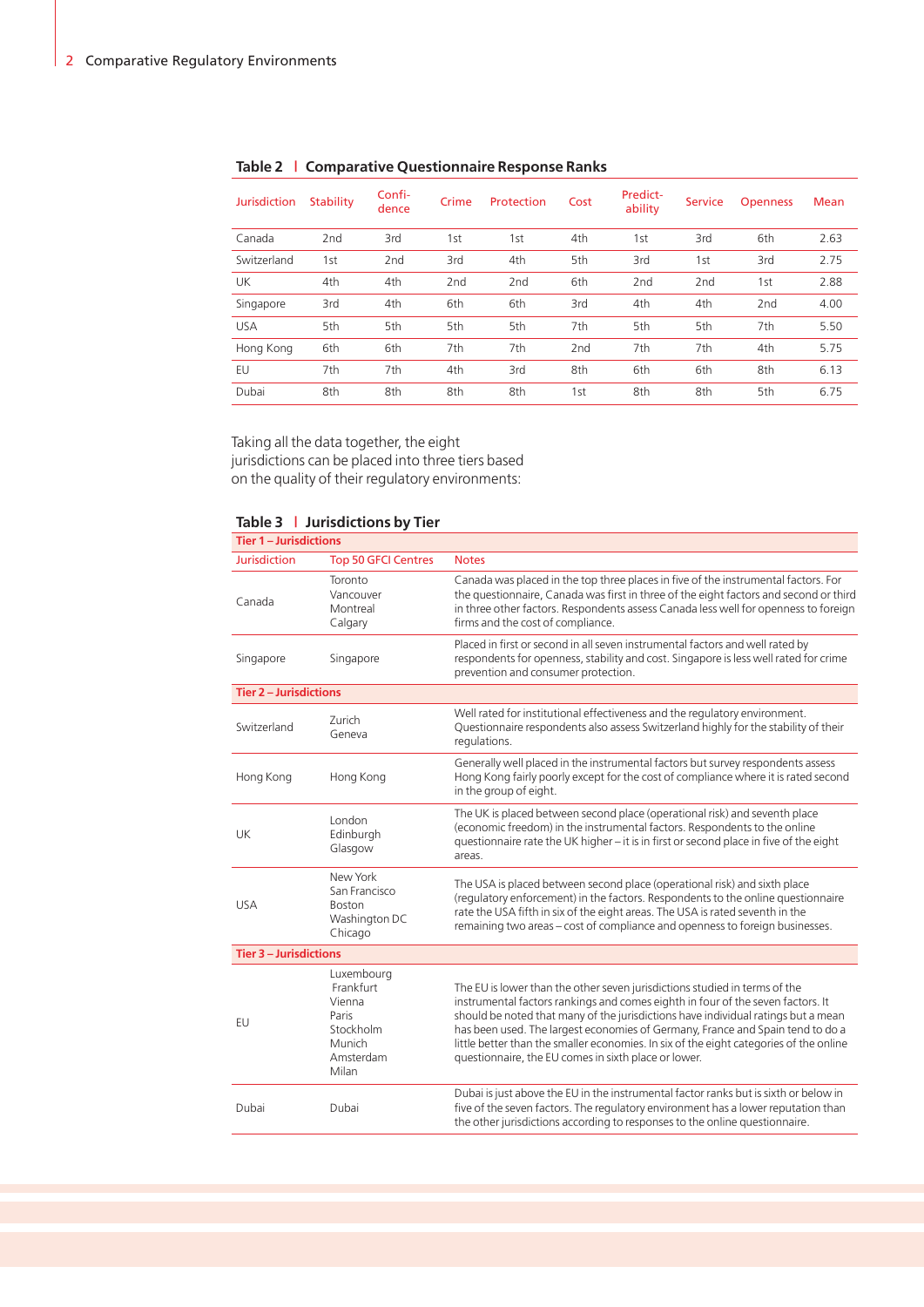The first tier has just two jurisdictions – Canada and Singapore. The research shows that these two jurisdictions have the best rated regulatory environments for financial services. These are followed by the tier two jurisdictions of Hong Kong, Switzerland, the UK and the USA. Tier three includes the EU and Dubai which most respondents do not believe have as strong a regulatory environment as the leading centres.

Whilst there are some jurisdictions that perform better than others, the overall picture that comes from the industry regarding the regulatory environment is not encouraging. Financial professionals seem jaded by the whole focus on regulations in the industry. Most believe that the regulations will become more onerous, less easy to comply with, more costly, but, at the same time, less effective. Most also believe that regulations will become a greater barrier to entry in the future.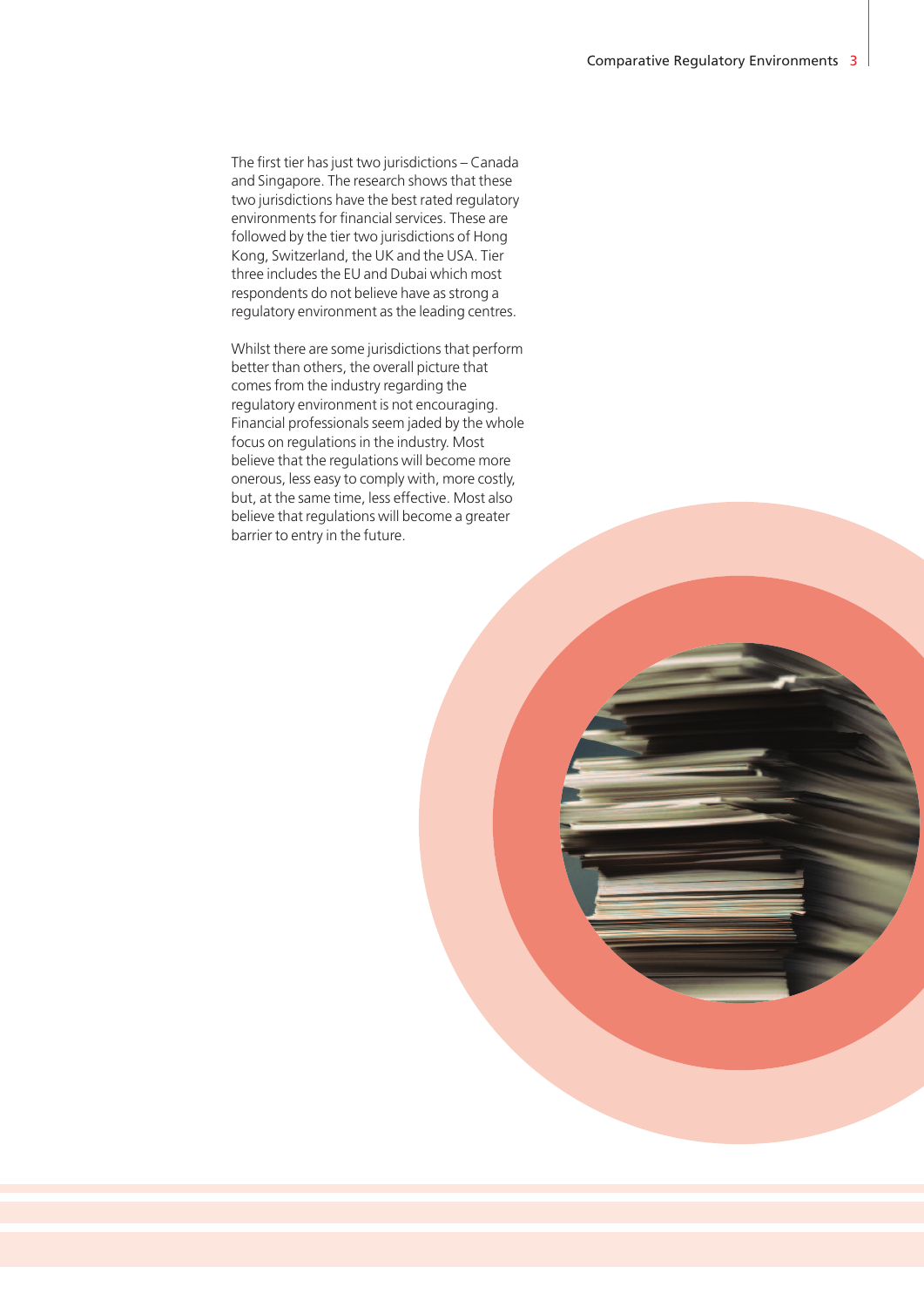# Background

"Regulation continues to pose a major challenge for the financial services industry and its regulators. We are facing a period of unprecedented regulatory change, in terms of the number of new initiatives, their complexity and the interplay between different regulations. Senior management can no longer afford to treat regulation primarily as a matter of compliance: some regulatory developments raise fundamental questions about the economics of the business that go to the heart of the organisation's strategy."

EMEA Centre for Regulatory Strategy

This report seeks to provide a high level comparison of the regulatory environment that impacts the financial services industry and how various aspects of regulations are perceived by industry professionals. The report was commissioned by the Toronto Financial Services Alliance (TFSA).

Z/Yen has significant experience in researching and measuring the competitiveness of financial centres around the world. The Global Financial Centres Index (GFCI) developed by Z/Yen and first published by the City of London in January 2007 has recently issued its 16th edition, sponsored by the Qatar Financial Centre Authority. The GFCI has become an increasingly important yardstick that various professional bodies, research institutions and city authorities use to benchmark the competitiveness of cities with regard to the financial services industry.

The GFCI provides ratings for financial centres calculated by a 'factor assessment model' that uses two distinct sets of input:

- Instrumental factors (external indices that contribute to competitiveness): objective evidence of competitiveness was sought from a wide variety of comparable sources. For example, evidence about the telecommunications infrastructure competitiveness of a financial centre is drawn from a global digital economy ranking (supplied by the Economist Intelligence Unit), a telecommunication infrastructure index (by the United Nations) and an IT industry competitiveness survey (by the World Economic Forum). A total of 105 instrumental factors were used in GFCI 16. Not all financial centres are represented in all the external sources, and the statistical model takes account of these gaps.
- Financial centre assessments: by means of an online questionnaire, running continuously since 2007, we use 29,226 financial centre assessments drawn from 3,663 respondents.

The 105 instrumental factors were selected because the features they measure contribute in various ways to the five areas of competitiveness identified in previous research. These are shown overleaf: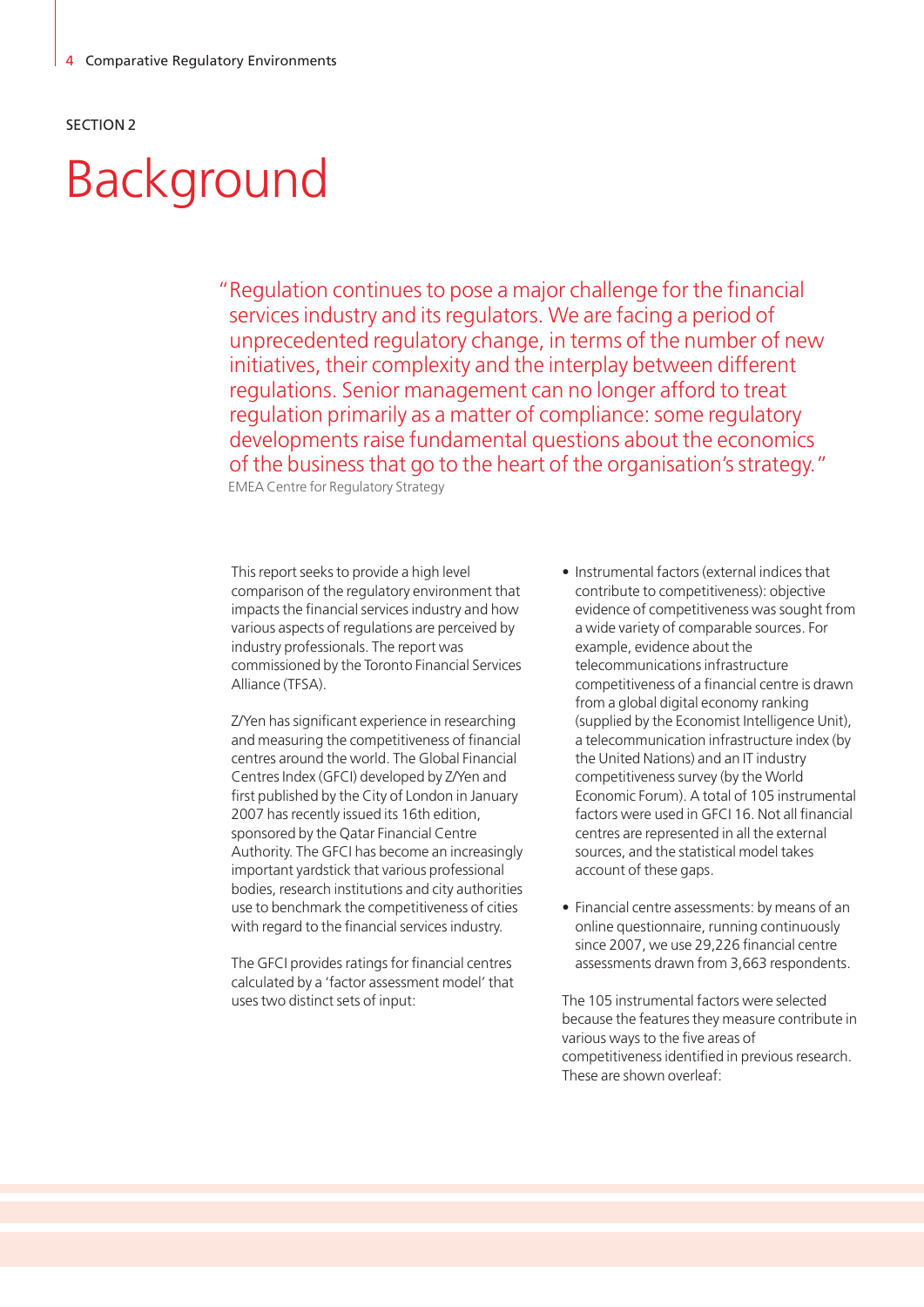

Whilst the regulatory environment is only one of twenty areas of competiveness for a financial centre, it is currently the area that most concerns financial professionals in nearly all countries.

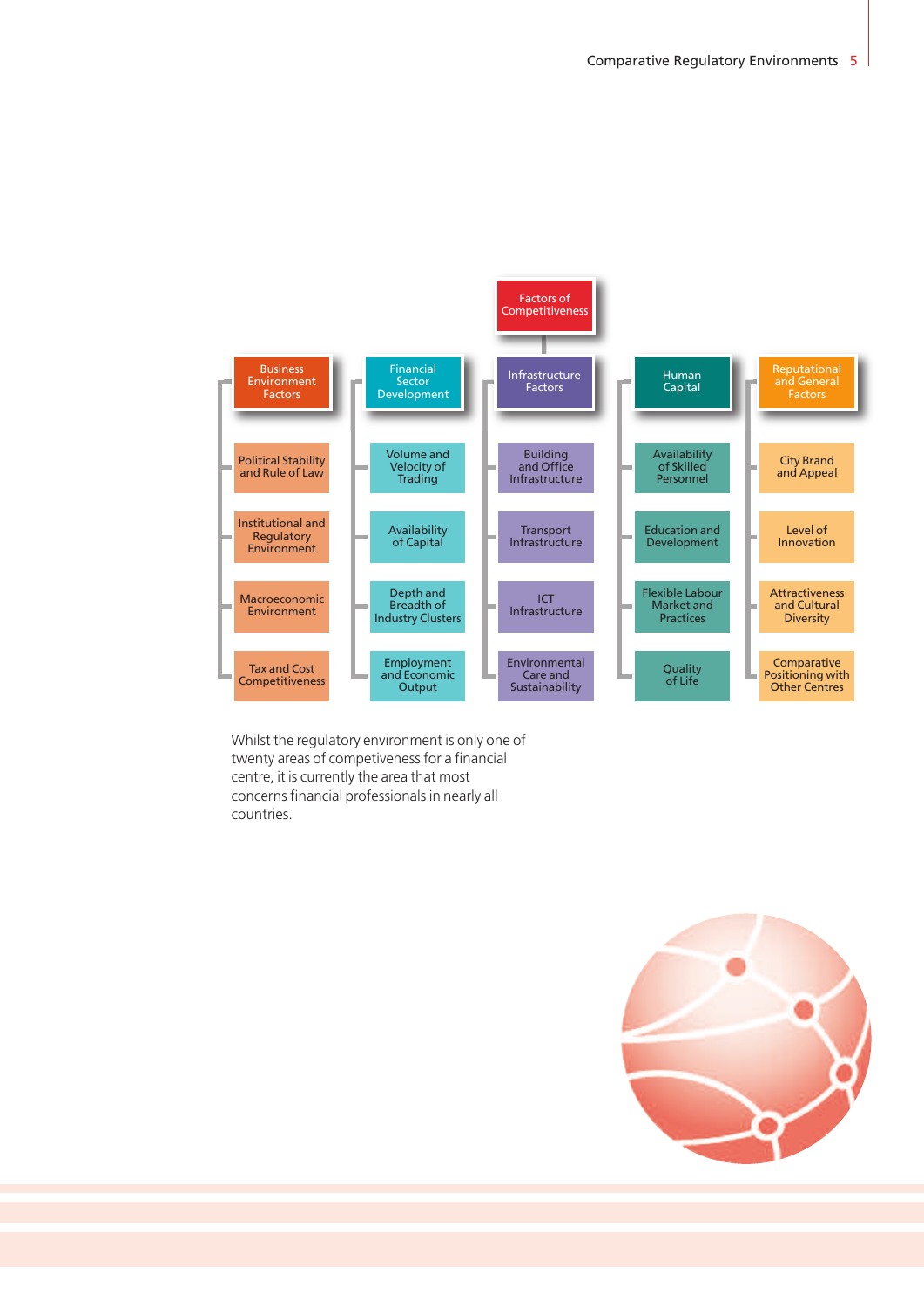# Methodology

The jurisdictions examined in this research are:

- Canada
- Dubai
- European Union (EU)
- Hong Kong
- Singapore
- Switzerland
- United Kingdom (UK)
- United States of America (USA)

There are obviously differences in the regulatory environment within jurisdictions (e.g. the USA has both federal and state legislation and the EU is still a considerable way from achieving the aim of a common regulatory platform across all member states). Where possible these differences are explored with research.

The data used in this research comes from three main sources:

- Seven of the instrumental factors used in the GFCI that measure the quality of different aspects of regulation in the jurisdictions and part of this research involved examining these factors in detail.
- An online questionnaire was distributed to the list of approximately 2,800 GFCI respondents. We received responses from over 200 financial services professionals between October and December 2014. Details of this questionnaire are given in Appendix A of this report. Readers of this report are invited to contribute their opinions and we will update the findings at some stage in the future.
- Desk research into the regulatory environment in the different jurisdictions was conducted.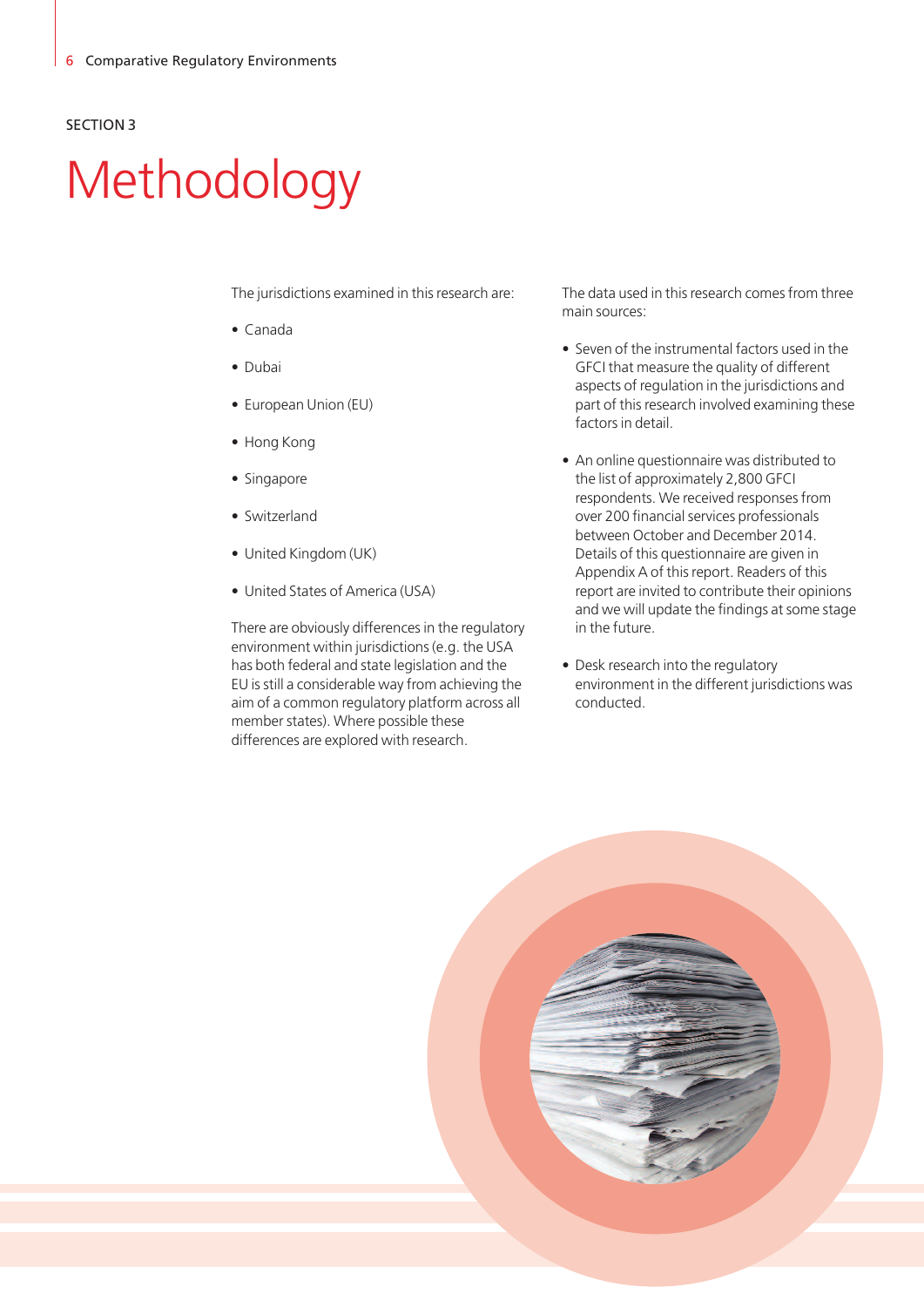## Instrumental Factor Analysis

Of the 105 instrumental factors used in the GFCI, some are fairly direct measures of some aspect of the regulatory environment in a country. Seven of the instrumental factors were examined during this research. These are:

- The Ease of Doing Business Index (The World Bank);
- Banking Industry Country Risk Assessments Regulatory Enforcement (Standard & Poors);
- Operational Risk Rating (The Economist Intelligence Unit);
- Economic Freedom of the World Index (Fraser Institute);
- Institutional Effectiveness (The Economist Intelligence Unit);
- Regulatory Enforcement (World Justice Project);
- The Global Enabling Trade Report Business Environment (World Economic Forum).

#### Summary of the Instrumental Factor Research

Detailed results of the analysis of instrumental factors are given in Appendix 1. In summary the relative ranks of the eight jurisdictions are shown in table four below.

We can observe that Singapore is the clear leader (in first place in five of the seven factors). Singapore is followed by Hong Kong (in first or second place in four of the factors) and Canada (in the top three places in five of the factors). The USA, Dubai and the EU are well below the other jurisdictions.

Whilst it is acknowledged that using simple ranks is problematic, it gives an indication of the relative merits of the eight jurisdictions. The next section of this report examines the results of the online questionnaire to establish if these results back up the findings from the instrumental factors.

| <b>Jurisdiction</b> | Ease of<br>Doing<br><b>Business</b> | Regulatory<br>Environ-<br>ment | Op.<br><b>Risk</b> | Freedom         | Economic Institutional Regulatory<br><b>Effective-</b><br>ness | Enforce-<br>ment | <b>Business</b><br>Environ-<br>ment | Simple<br>Mean of<br>Ranks |
|---------------------|-------------------------------------|--------------------------------|--------------------|-----------------|----------------------------------------------------------------|------------------|-------------------------------------|----------------------------|
| Singapore           | 1st                                 | 1st                            | 1st                | 2 <sub>nd</sub> | 2 <sub>nd</sub>                                                | 1st              | 1st                                 | 1.3                        |
| Hong Kong           | 2 <sub>nd</sub>                     | 2 <sub>nd</sub>                | 4th                | 1st             | 5th                                                            | 4th              | 2 <sub>nd</sub>                     | 2.9                        |
| Canada              | 5th                                 | 1st                            | 3rd                | 3rd             | 3rd                                                            | 2 <sub>nd</sub>  | 5th                                 | 3.1                        |
| <b>USA</b>          | 3rd                                 | 3rd                            | 2 <sub>nd</sub>    | 5th             | 4th                                                            | 6th              | 5th                                 | 4.0                        |
| UK                  | 4th                                 | 3rd                            | 2 <sub>nd</sub>    | 7th             | 6th                                                            | 3rd              | 3rd                                 | 4.0                        |
| Switzerland         | 6th                                 | 2 <sub>nd</sub>                | 7th                | 4th             | 1st                                                            | 8th              | 4th                                 | 4.6                        |
| Dubai               | 7th                                 | 4th                            | 6th                | 6th             | 7th                                                            | 7th              | 5th                                 | 6.0                        |
| EU                  | 8th                                 | 3rd                            | 5th                | 8th             | 8th                                                            | 5th              | 8th                                 | 6.4                        |
|                     |                                     |                                |                    |                 |                                                                |                  |                                     |                            |

#### **Table 4 | Comparative Instrumental Factor Ranks**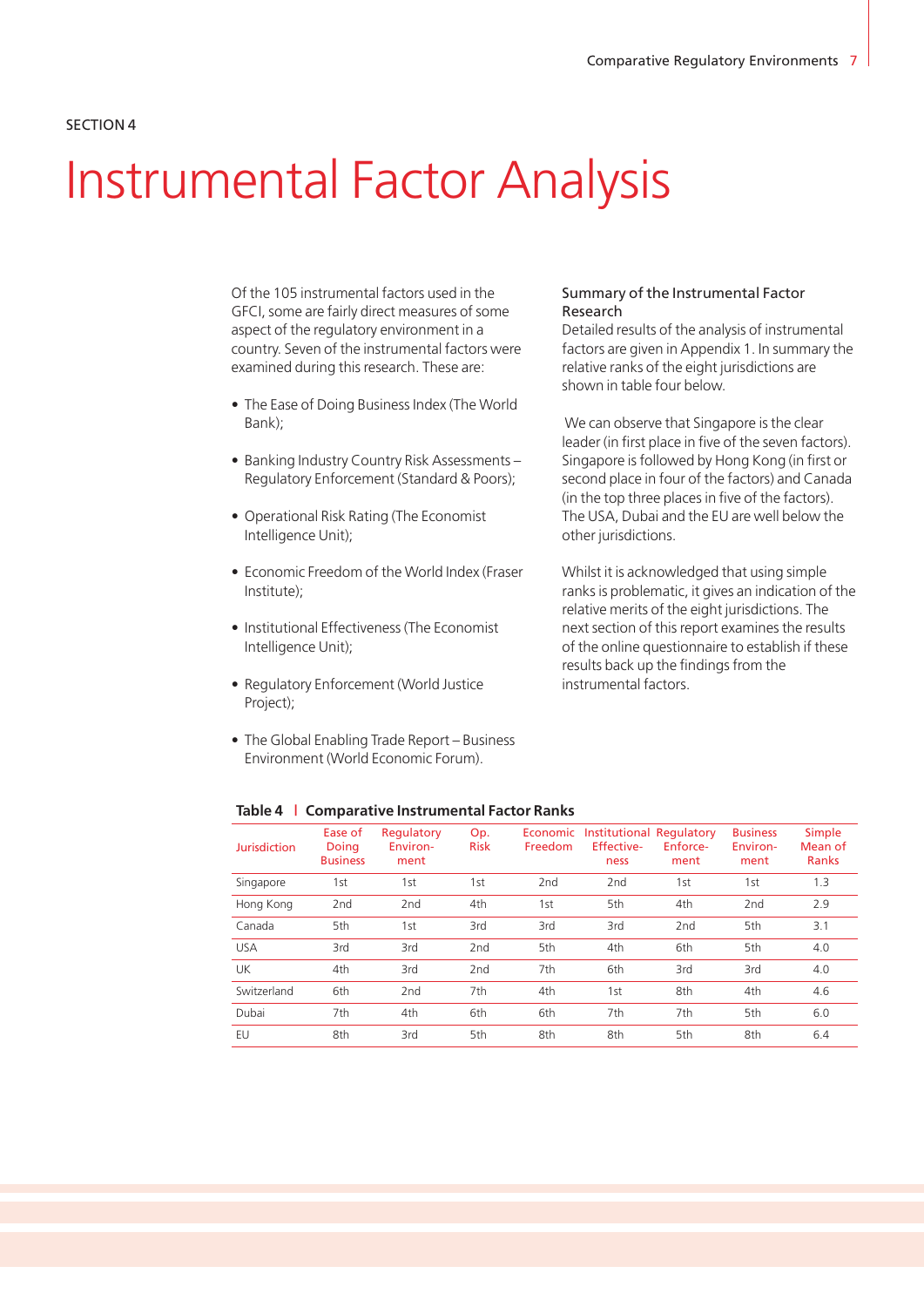# Online Questionnaire

An online questionnaire (detailed in Appendix 2) was distributed to the list of GFCI respondents and we received responses from 209 financial services professionals:

#### **Table 5 | Breakdown of Respondents by Region**

| <b>Regional split</b> | <b>Number</b> |
|-----------------------|---------------|
| Europe                | 99            |
| North America         | 39            |
| Asia                  | 36            |
| Offshore              | 22            |
| Middle East & Africa  | 13            |
| Total                 | 209           |

#### **Table 6 | Breakdown of Respondents by Organisation Size**

| Organisation size (by employees) Number |     |  |
|-----------------------------------------|-----|--|
| Fewer than 100                          | 93  |  |
| 100 to 500                              | 28  |  |
| 500 to 1,000                            | 10  |  |
| 1,000 to 2,000                          | 24  |  |
| 2,000 to 5,000                          | 16  |  |
| More than 5,000                         | 38  |  |
| Total                                   | 209 |  |

#### **Table 7 | Breakdown of Respondents by Position/Title**

| <b>Position/Title</b>     | Number |  |
|---------------------------|--------|--|
| CEO / Main Board Director | 51     |  |
| Manager / Department Head | 48     |  |
| Chairman / President      | 25     |  |
| Analyst / Advisor         | 24     |  |
| Compliance Officer        | 18     |  |
| Partner                   | 11     |  |
| Other                     | 32     |  |
| Total                     | 209    |  |

#### **Table 8 | Breakdown of Respondents by Industry Sector**

| -                            |               |  |
|------------------------------|---------------|--|
| <b>Industry Sector</b>       | <b>Number</b> |  |
| Banking                      | 62            |  |
| Investment                   | 18            |  |
| Finance                      | 21            |  |
| Trading                      | 11            |  |
| <b>Professional Services</b> | 37            |  |
| Insurance                    | 16            |  |
| Government & Regulatory      | 11            |  |
| Trade Association            | 6             |  |
| Other                        | 27            |  |
| Total                        | 209           |  |

#### **5.1 The Factors of Competitiveness**

When asked how important some selected factors of competitiveness were on a scale of 1 to 10 (with 10 being the most important) the results were:

#### **Table 9 | Relative Importance of Factors of Competitiveness**

| Sector                           | <b>Average Score</b> |
|----------------------------------|----------------------|
| Rule of law                      | 9.1                  |
| Political stability              | 9.0                  |
| Regulatory environment           | 8.9                  |
| Availability of skilled workers  | 8.3                  |
| Infrastructure                   | 8.0                  |
| Tax rates                        | 78                   |
| Flexibility of the labour market | 76                   |
| Quality of life                  | 75                   |

It is clear that the rule of law, political stability (which has a strong effect on the rule of law) and the regulatory environment are seen as the most important factors by a significant margin. These results are very consistent with the findings from recent GFCI questionnaires.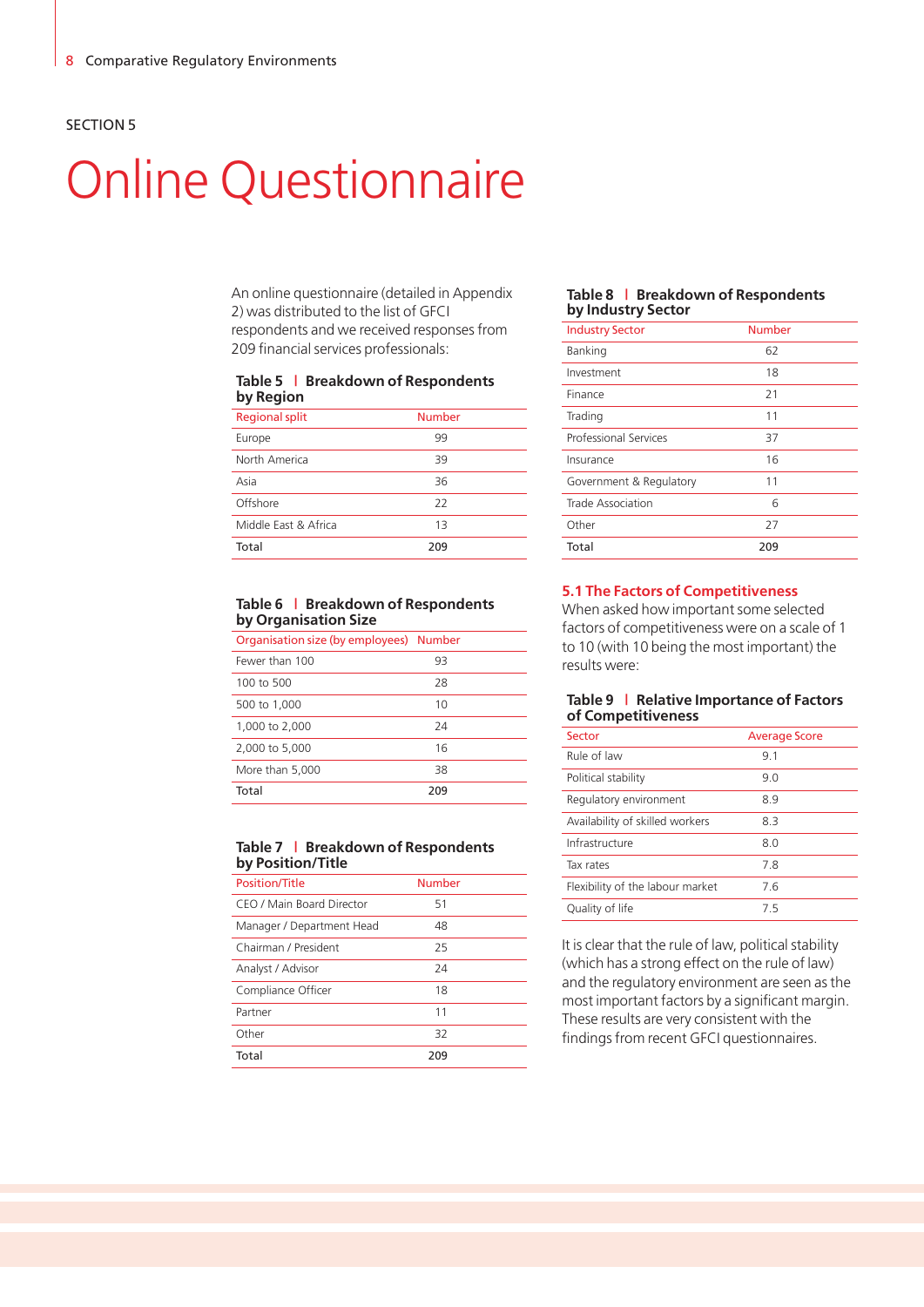## **5.2 Comparisons between the Jurisdictions**

Respondents were asked to assess the regulations in each jurisdiction on a number of criteria:

- maintaining financial stability;
- maintaining market confidence;
- reducing financial crime;
- protecting the consumer;
- the cost of regulatory compliance;
- the predictability of future regulatory changes;
- encouraging excellence in customer service;
- openness to foreign businesses.

The mean scores (out of 10) are shown below (where 1 is very poor and 10 is excellent):

5.2.1 How do you assess regulations in the following jurisdictions in terms of maintaining financial stability:

#### **Table 10 | Mean Score for Maintaining Financial Stability**

| <b>Jurisdiction</b> | <b>Mean Score</b> |
|---------------------|-------------------|
| Switzerland         | 7.79              |
| Canada              | 7.74              |
| Singapore           | 7.64              |
| <b>UK</b>           | 7.63              |
| <b>USA</b>          | 6.94              |
| Hong Kong           | 6.85              |
| EU                  | 6.74              |
| Dubai               | 6.21              |

Maintaining stability in the financial markets is desirable to administrators, governments, market participants, clients and consumers. The top four centres in this regard have significantly higher perceptions than the bottom four. The gap between the mean scores of the UK and the USA (4th and 5th) is the largest in this set of assessments.

5.2.2 How do you assess regulations in the following jurisdictions in terms of maintaining market confidence:

#### **Table 11 | Mean Score for Maintaining Market Confidence**

| <b>Jurisdiction</b> | <b>Mean Score</b> |
|---------------------|-------------------|
| Switzerland         | 7.62              |
| Canada              | 7.61              |
| Singapore           | 7.55              |
| UK                  | 7.54              |
| <b>USA</b>          | 7.06              |
| Hong Kong           | 6.90              |
| EU                  | 6.58              |
| Dubai               | 6.42              |

When respondents assess the eight jurisdictions in terms of maintaining market confidence, the jurisdictions have a very similar pattern of mean scores. The jurisdictions are in the same order as for the strength of maintaining stability. The top four are Switzerland, Canada, Singapore and the UK and they have significantly higher mean scores than the bottom four.

5.2.3 How do you assess regulations in the following jurisdictions in terms of reducing financial crime:

### **Table 12 | Mean Score for Reducing Financial Crime**

| <b>Jurisdiction</b> | <b>Mean Score</b> |
|---------------------|-------------------|
| Canada              | 7.48              |
| UK                  | 7.43              |
| Switzerland         | 7.36              |
| EU                  | 6.99              |
| <b>USA</b>          | 6.82              |
| Singapore           | 6.76              |
| Hong Kong           | 6.24              |
| Dubai               | 5.80              |

In terms of respondents' perceptions about the effectiveness of fighting financial crime, Canada leads the way just ahead of the UK and Switzerland. Hong Kong and Dubai are well below the other six jurisdictions.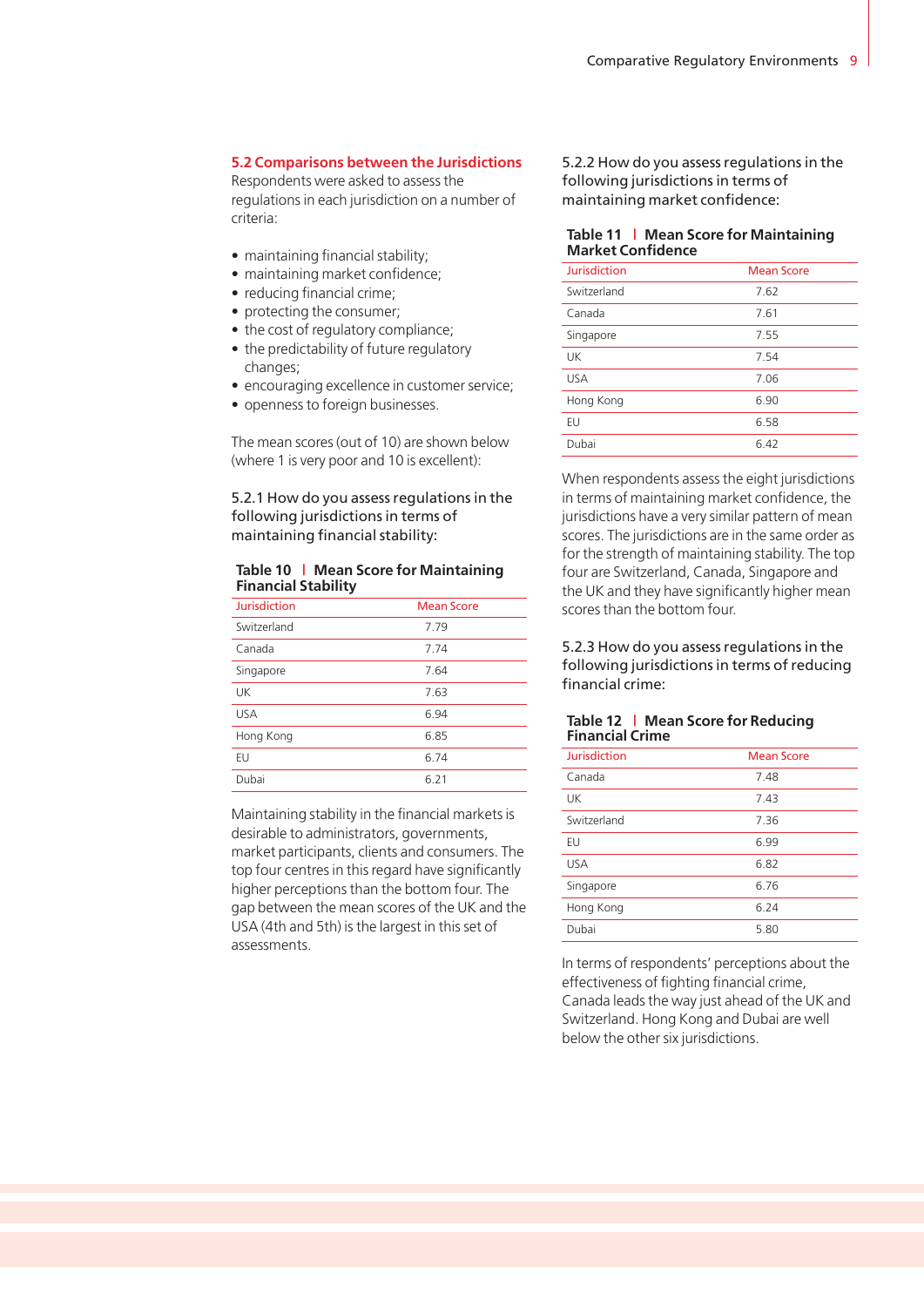5.2.4 How do you assess regulations in the following jurisdictions in terms of protecting the consumer:

#### **Table 13 | Mean Score for Protecting the Consumer**

| <b>Jurisdiction</b> | <b>Mean Score</b> |
|---------------------|-------------------|
| Canada              | 7.43              |
| UK                  | 7.42              |
| EU                  | 7.34              |
| Switzerland         | 7.20              |
| <b>USA</b>          | 6.81              |
| Singapore           | 6.62              |
| Hong Kong           | 6.04              |
| Dubai               | 5.61              |

In terms of protecting the consumer Canada and the UK are again top.The EU is in third place in respondents' perceptions. Again, Hong Kong and Dubai are well below the other six jurisdictions.

#### 5.2.5 How do you assess the following jurisdictions in terms of the cost of regulatory compliance:

#### **Table 14 | Mean Score for Cost of Compliance**

| <b>Jurisdiction</b> | <b>Mean Score</b> |  |
|---------------------|-------------------|--|
| Dubai               | 6.12              |  |
| Hong Kong           | 6.59              |  |
| Singapore           | 6.82              |  |
| Canada              | 7.38              |  |
| Switzerland         | 7.46              |  |
| UK                  | 7.89              |  |
| <b>USA</b>          | 8.03              |  |
| EU                  | 8.14              |  |
|                     |                   |  |

Respondents rate Dubai and Hong Kong as the least costly. The UK, the USA and the EU are significantly more expensive than the other jurisdictions.

5.2.6 How do you assess the following jurisdictions in terms of the predictability of future regulatory changes:

#### **Table 15 | Mean Score for the Predictability of Future Changes**

| <b>Jurisdiction</b> | <b>Mean Score</b> |
|---------------------|-------------------|
| Canada              | 6.93              |
| UK                  | 6.85              |
| Switzerland         | 6.85              |
| Singapore           | 6.30              |
| <b>USA</b>          | 5.96              |
| EU                  | 5.93              |
| Hong Kong           | 5.84              |
| Dubai               | 5.58              |
|                     |                   |

The predictability of future regulatory change is one of the factors that generates the most feedback from respondents to the GFCI questionnaire. Uncertainty and sudden, unannounced changes in the regulatory environment are one of the primary reasons that a jurisdiction gets a bad reputation with people in the financial services industry. Canada, the UK and Switzerland are the three jurisdictions that lead in this measure.

5.2.7 How do you assess regulations in the following jurisdictions in terms of encouraging excellence in customer service:

#### **Table 16 | Mean Score for Encouraging Excellent Customer Service**

| Jurisdiction | <b>Mean Score</b> |
|--------------|-------------------|
| Switzerland  | 7.41              |
| UK           | 7.04              |
| Canada       | 7.04              |
| Singapore    | 6.86              |
| <b>USA</b>   | 6.73              |
| EU           | 6.56              |
| Hong Kong    | 6.47              |
| Dubai        | 5.96              |

Switzerland has a clear reputational advantage in terms of regulations that encourage excellent customer service with the UK and Canada in second and third places respectively.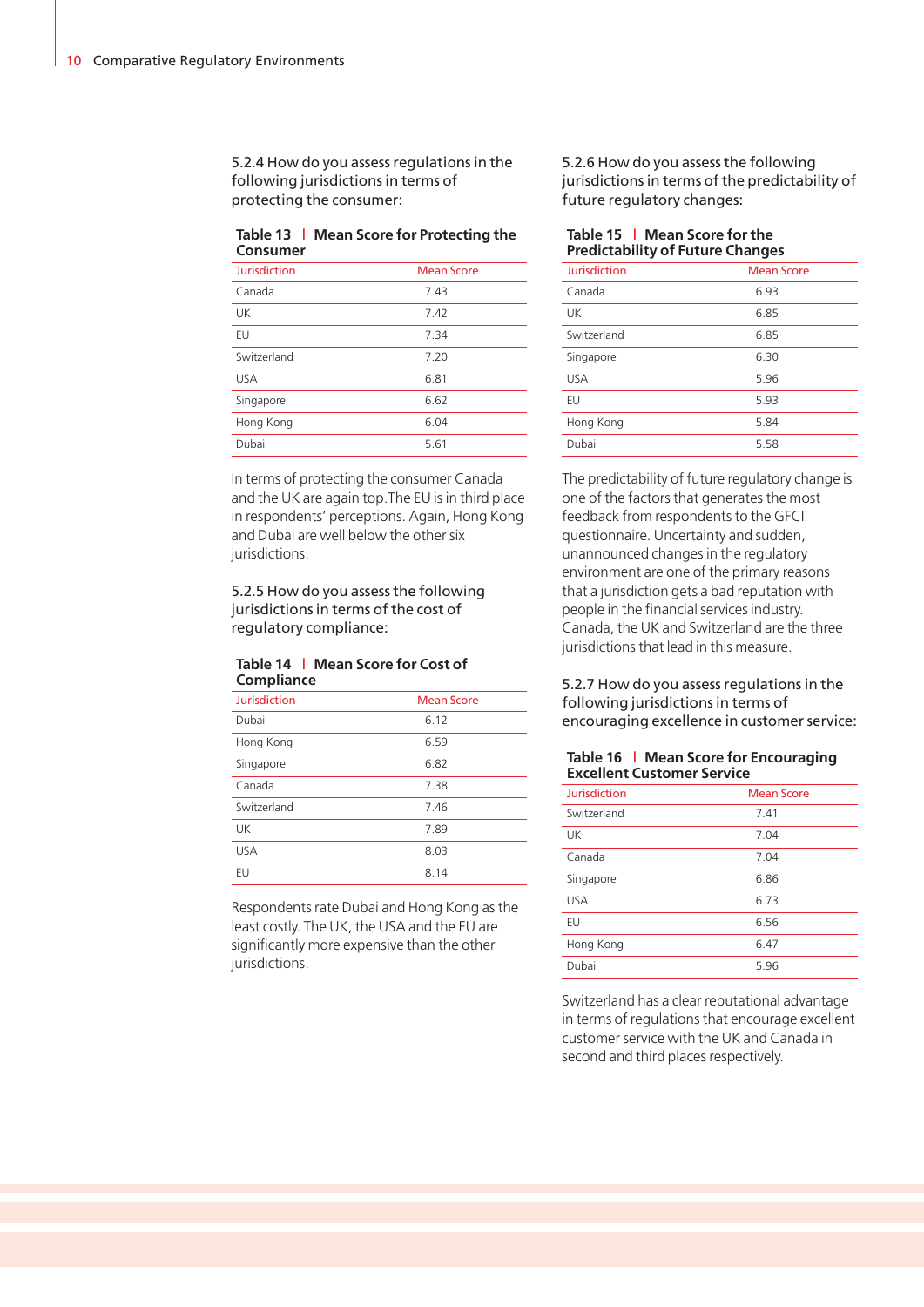5.2.8 How do you assess regulations in the following jurisdictions in terms of openness to foreign businesses:

#### **Table 17 | Mean Score for Openness to Foreign Business**

| Jurisdiction | <b>Mean Score</b> |
|--------------|-------------------|
| UK           | 8.07              |
| Singapore    | 8.01              |
| Switzerland  | 7.62              |
| Hong Kong    | 7.45              |
| Dubai        | 7.35              |
| Canada       | 7.10              |
| <b>USA</b>   | 6.65              |
| EU           | 6.52              |

Some jurisdictions have a reputation for being receptive to international competition whilst others have a regulatory environment that seems to make it harder for international firms to compete. The UK and Singapore both seem 'open for business' whilst Canada, which ranks very highly in most other areas, is well below the leaders in this respect.

It can be seen from the summary below that Canada, Switzerland and the UK lead the peer group of jurisdictions by this analysis. Canada is first in three of the eight survey factors and second or third in three other factors. Switzerland is also within the top three in six of the eight factors:

#### **5.3 Other Aspects of Regulation**

Respondents to the questionnaire were asked a number of questions and a summary of their responses is given below. It is important to recognise that the comments are made by individuals and are contradictory in some cases. We have tried to include only those themes that are repeated by a number of respondents:

Are there any business sectors (Capital Markets, Derivatives, Insurance, Commodities, Foreign exchange) that are particularly well regulated or poorly regulated: All markets need better and more effective regulation. International regulation is becoming more important and co-ordination between jurisdictions is vital. Generally banking and the capital markets are seen as fairly well regulated (now but not in 2008). Derivatives and commodities trading are less well regulated in the eye of the respondents. There is a mixed message about foreign exchange trading with some thinking it is well regulated and some thinking not. In general UK based respondents are more favourable to foreign exchange regulation. Insurance is seen as well regulated.

Are there any particularly good regulations or poor regulations that you encounter in your international dealings: FATCA is seen to be overstepping the mark with its international reach. Basel III capital requirements are thought

| <b>Jurisdiction</b> | <b>Stability</b> | Confi-<br>dence | Crime           | Protection      | Cost            | Predict-<br>ability | <b>Service</b>  | <b>Openness</b> | Mean |
|---------------------|------------------|-----------------|-----------------|-----------------|-----------------|---------------------|-----------------|-----------------|------|
| Canada              | 2 <sub>nd</sub>  | 3rd             | 1st             | 1st             | 4th             | 1st                 | 3rd             | 6th             | 2.63 |
| Switzerland         | 1st              | 2 <sub>nd</sub> | 3rd             | 4th             | 5th             | 3rd                 | 1st             | 3rd             | 2.75 |
| <b>UK</b>           | 4th              | 4th             | 2 <sub>nd</sub> | 2 <sub>nd</sub> | 6th             | 2 <sub>nd</sub>     | 2 <sub>nd</sub> | 1st             | 2.88 |
| Singapore           | 3rd              | 4th             | 6th             | 6th             | 3rd             | 4th                 | 4th             | 2 <sub>nd</sub> | 4.00 |
| <b>USA</b>          | 5th              | 5th             | 5th             | 5th             | 7th             | 5th                 | 5th             | 7th             | 5.50 |
| Hong Kong           | 6th              | 6th             | 7th             | 7th             | 2 <sub>nd</sub> | 7th                 | 7th             | 4th             | 5.75 |
| EU                  | 7th              | 7th             | 4th             | 3rd             | 8th             | 6th                 | 6th             | 8th             | 6.13 |
| Dubai               | 8th              | 8th             | 8th             | 8th             | 1st             | 8th                 | 8th             | 5th             | 6.75 |

## **Table 18 | Comparative Questionnaire Response Ranks**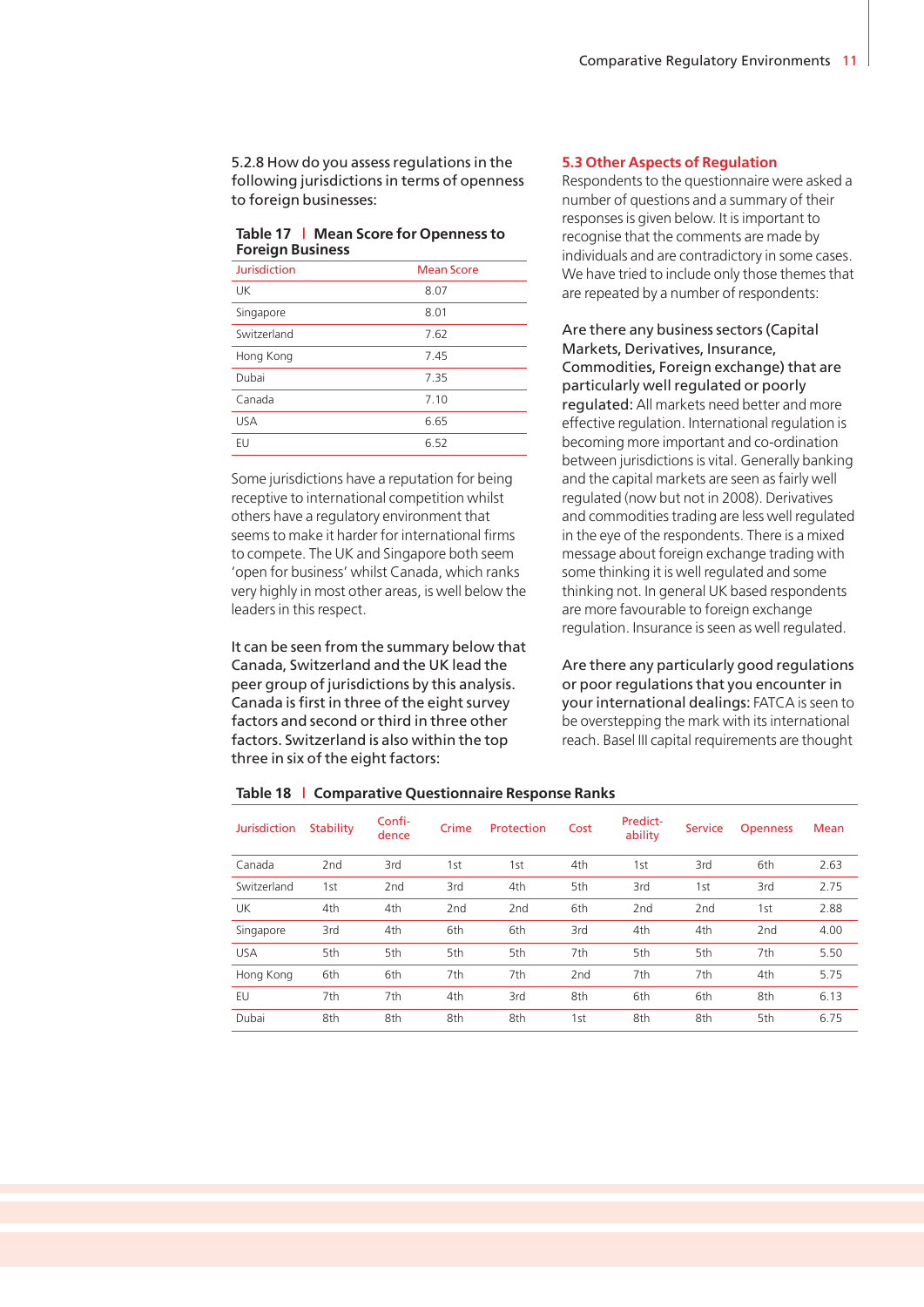to be too damaging to bank profitability. Current regulations do not give sufficient consumer protection in most jurisdictions.

Are there any specific regulations or regulatory environments that affect your own company's ability to expand or relocate to a new jurisdiction: There are a number of national regulations that make it hard for foreign entities to set up business. Examples of India and China are given but the USA and Canada are also cited as countries that seem to protect their domestic operators.

Do you have any further comments on the regulation of financial services: There have been so many changes over the past few years and some are perhaps overreactions to the crisis. Some jurisdictions are tightening their regulatory scope in a way that restricts business. The industry needs a few years to see how the new regulations work in practice. There needs to be a balance between cost and effectiveness.

Do you have any comments regarding what makes a financial centre competitive: The business environment is currently the number one concern to many respondents. Talent is also very important and retaining the best people is vital. Infrastructure and reputation are also very important. Innovation and the rule of law are mentioned by many respondents. A cluster of institutions and support services (lawyers, accountants and consultants) in a centre is important – people still like to deal face-to-face.

Do you have any comments regarding openness to foreign businesses: Regulation is making international expansion more difficult. The UK needs to resolve its position regarding the EU as there is far too much uncertainty for institutions to make location decisions. The USA is thought to be driving some international business away. There is an overall perception that international protectionism is increasing.

Do you have any comments regarding excellence in customer service: Too much focus on regulation means that it is harder to concentrate on improving customer service at the same time. There is a general belief that regulation cannot assist in helping improve customer service. Furthermore, respondents

think that regulation can only increase the amount of 'hassle' for consumers without adding any real security.

Do you have any comments regarding the predictability of future regulatory changes: The overwhelming feeling is simply that people in the industry hate regulatory 'surprises'. If the regulators conduct consultation in advance about regulatory change then the industry can be prepared.

Do you have any comments regarding the cost and ease of regulatory compliance: Costs and complexity have increased substantially. It is unclear if this will help create a safer industry or help the 'real' economy. Regulation and financial institutions themselves should be simplified, which would bring down the cost of regulation and compliance.

Do you have any comments regarding regulation and reducing financial crime: Regulations are all well and good and would make financial crime much harder if they were implemented. Reducing financial crime is all about enforcement of the existing regulations. There is also a cultural element to stopping financial crime. In some countries tax avoidance (and even tax evasion) is considered far less of a problem than in others.

Do you have any comments regarding regulation and maintaining financial stability: Regulations can have unintended consequences and it is possible that regulations can reduce stability or increase volatility. There should be greater co-operation between regulators in different jurisdictions. Having different rules in different places can cause regulatory arbitrage and this in itself can cause instability.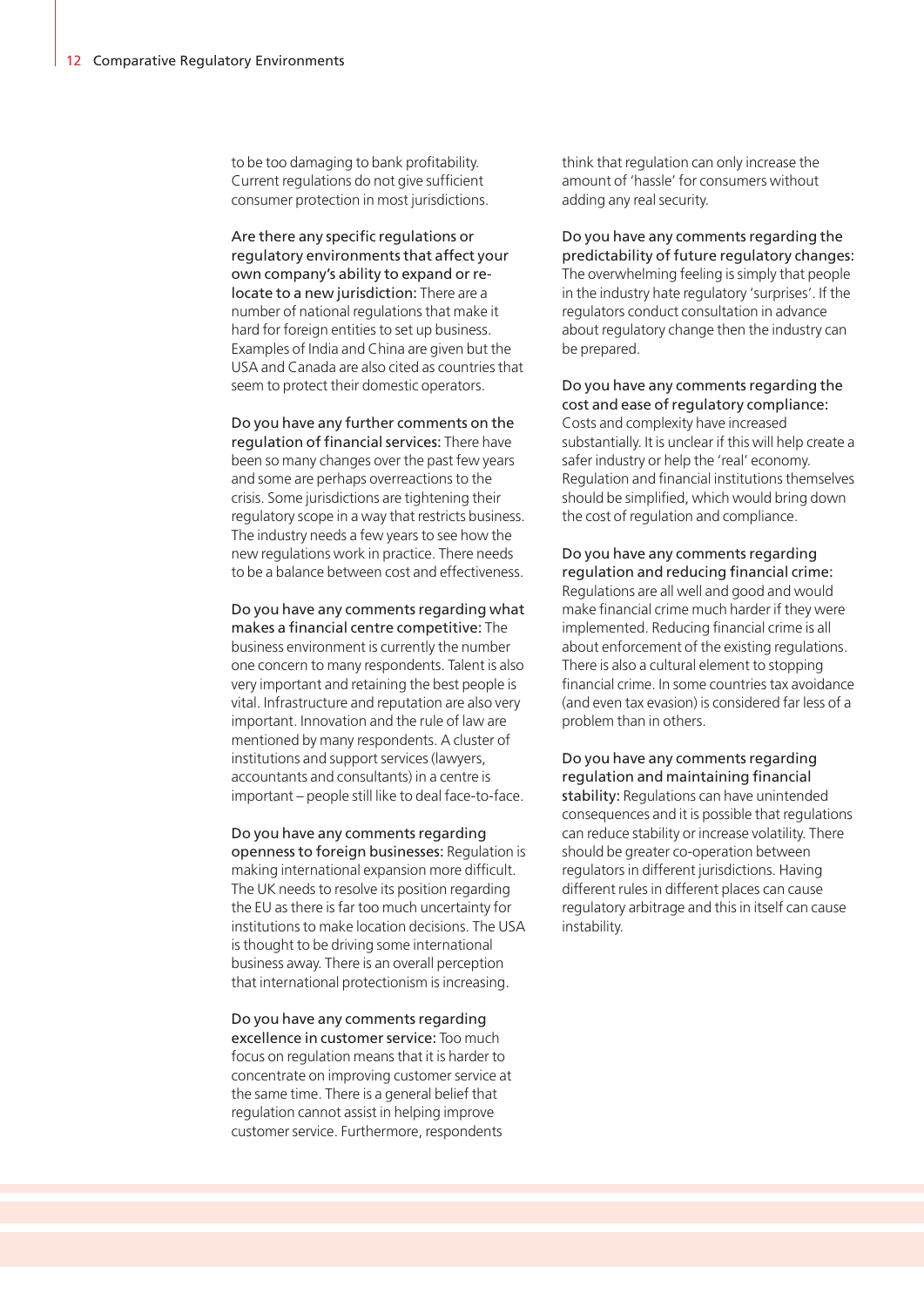## **5.4 Opinions about the Future**

Respondents were asked how strongly they agreed with certain statements and the results are shown below:

'Regulations will become more Onerous'

(87% of respondents agreed somewhat or completely):





'Regulations will become Easier to Comply with' (75% of respondents disagreed somewhat or completely):



'Regulations will become more Costly' (90% of respondents agreed somewhat or completely):



'Regulations will become more Effective' (only 17% of respondents agreed somewhat or completely):

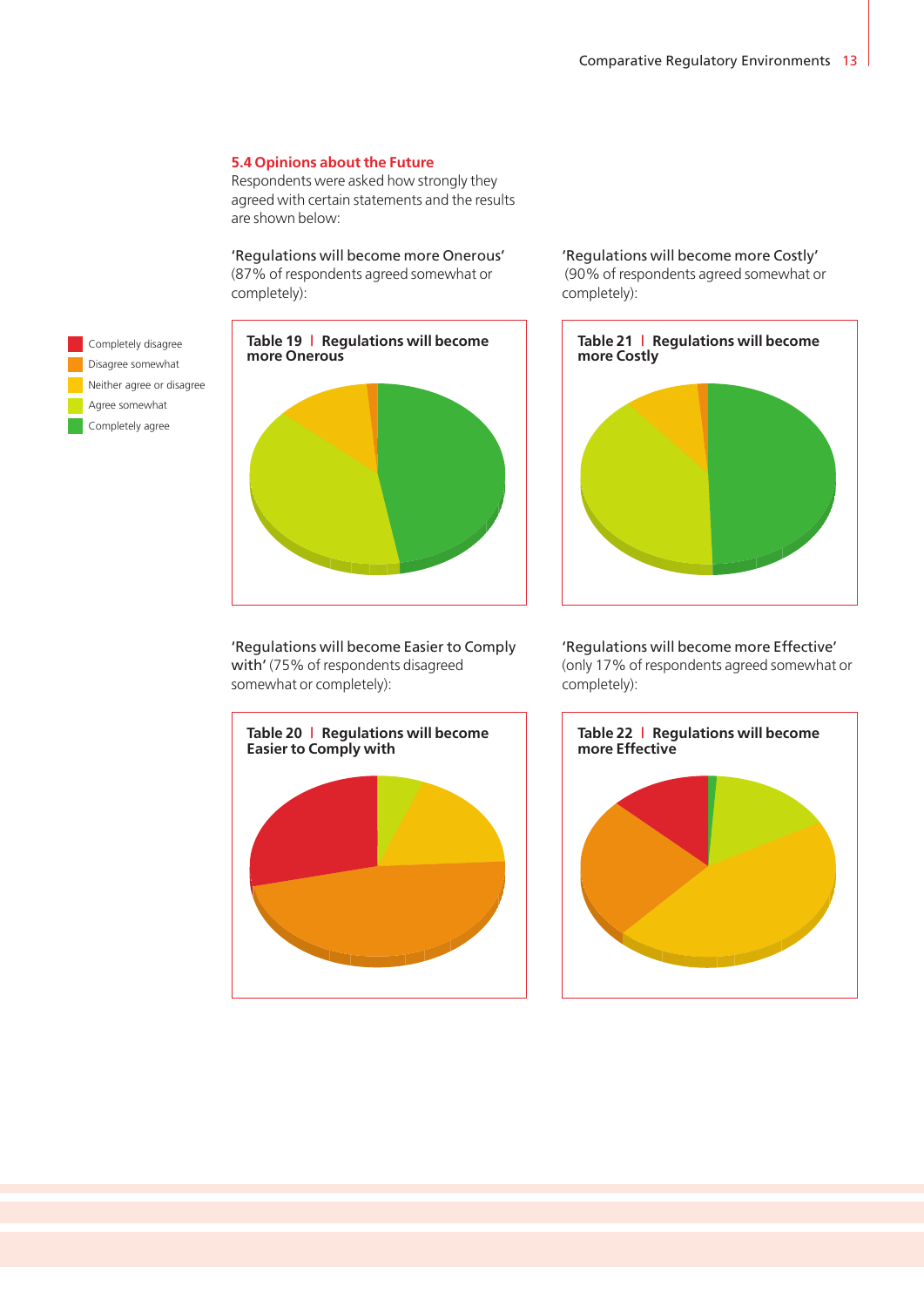'Regulations will become a Greater Source of Competitive Advantage' (55% of respondents agreed somewhat or completely):



'Regulations will become a Greater Barrier to Entry' (73% of respondents agreed somewhat or completely):



The overall picture is therefore not encouraging and financial professionals seem jaded by the whole focus on regulations in the industry. Most believe that the regulations will become more onerous, less easy to comply with, more costly, but less effective. Most also believe that regulations will become a greater barrier to entry in the future.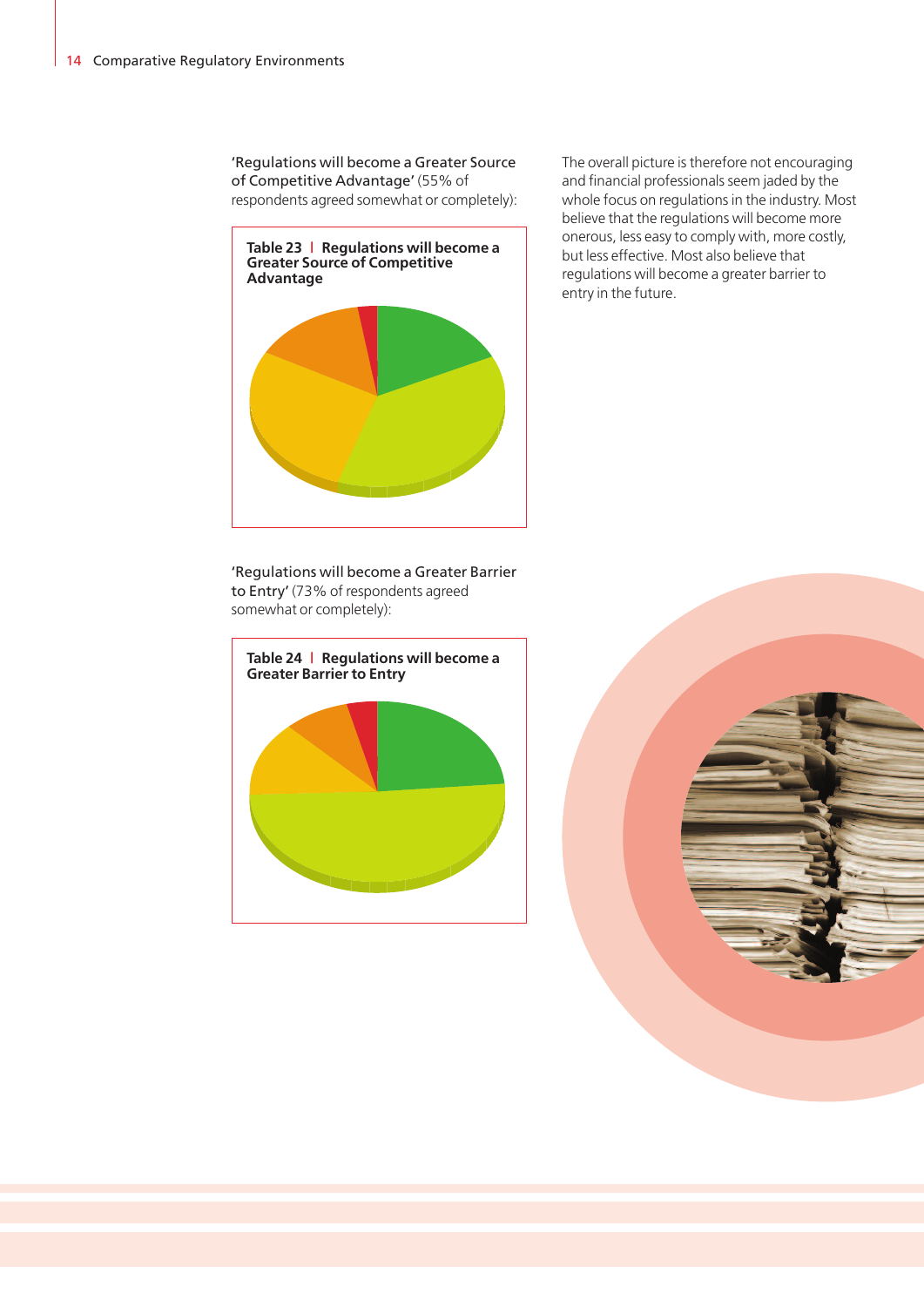#### SECTION 7 APPENDICES

# Appendix 1 – Instrumental Factor Analysis

The most pertinant factors within each index are highlighted in bold.

## **Ease of Doing Business Index (The World Bank)**

Website: http://www.doingbusiness.org

The ease of doing business index is designed as a measure of regulations that directly affect running a business rather than more general conditions like infrastructure, macroeconomic conditions or a country's closeness to large markets. The index ranks economies on the simple average of country percentile rankings on each of the following ten topics:

- Starting a business
- Dealing with licences
- Employing workers
- Registering property
- Getting credit
- Protecting investors
- Paying taxes
- Trading across borders
- Enforcing contracts
- Closing a business

#### **Table 25 | Ease of Doing Business Index**

| <b>Jurisdiction</b> | Ranking |
|---------------------|---------|
| Singapore           | 1       |
| Hong Kong           | 3       |
| <b>USA</b>          | 7       |
| UK                  | 8       |
| Canada              | 16      |
| Switzerland         | 20      |
| Dubai               | 22      |
| EU*                 | 23      |

\* mean of leading EU economies

#### **Banking Industry Country Risk Assessments (Standard & Poor's)** Website:

http://www.standardandpoors.com/ratings/arti cles/en/us/?articleType=HTML&assetID=124533 6109698

Standard & Poor's ranks the risk in 89 countries' banking systems in accordance to their respective economic, regulatory and legal environment as well as the credit positions of the financial institutions that operate in this environment.

The strengths and weaknesses of an economy and banking industry are critical factors that underpin the creditworthiness of a country's financial institutions. This analysis is distilled into a single Banking Industry Country Risk Assessment (BICRA) designed to evaluate and compare global banking systems. A BICRA is scored on a scale from '1' to '10', ranging from the lowest-risk banking systems (group '1') to the highest-risk (group '10'). The BICRA methodology has two main analytical components: "economic risk" and "industry risk." The grouping is done according to a country's financial systems, the structure and performance of the country's economy, legal and regulatory infrastructure, and the quality and the effectiveness of bank regulation.

#### **Table 26 | Banking Industry Country Risk Assessments**

| Group 1<br><b>lowest risk</b> | Group 2 Group 3 Group 4 Group 5 |       |
|-------------------------------|---------------------------------|-------|
| Canada                        | UK                              | Dubai |
| Switzerland                   | USA                             |       |
| Hong Kong                     | FU*                             |       |
| Singapore                     |                                 |       |

\* Individual countries within the EU are given groupings. Several of the larger economies in the EU (including France, Germany and the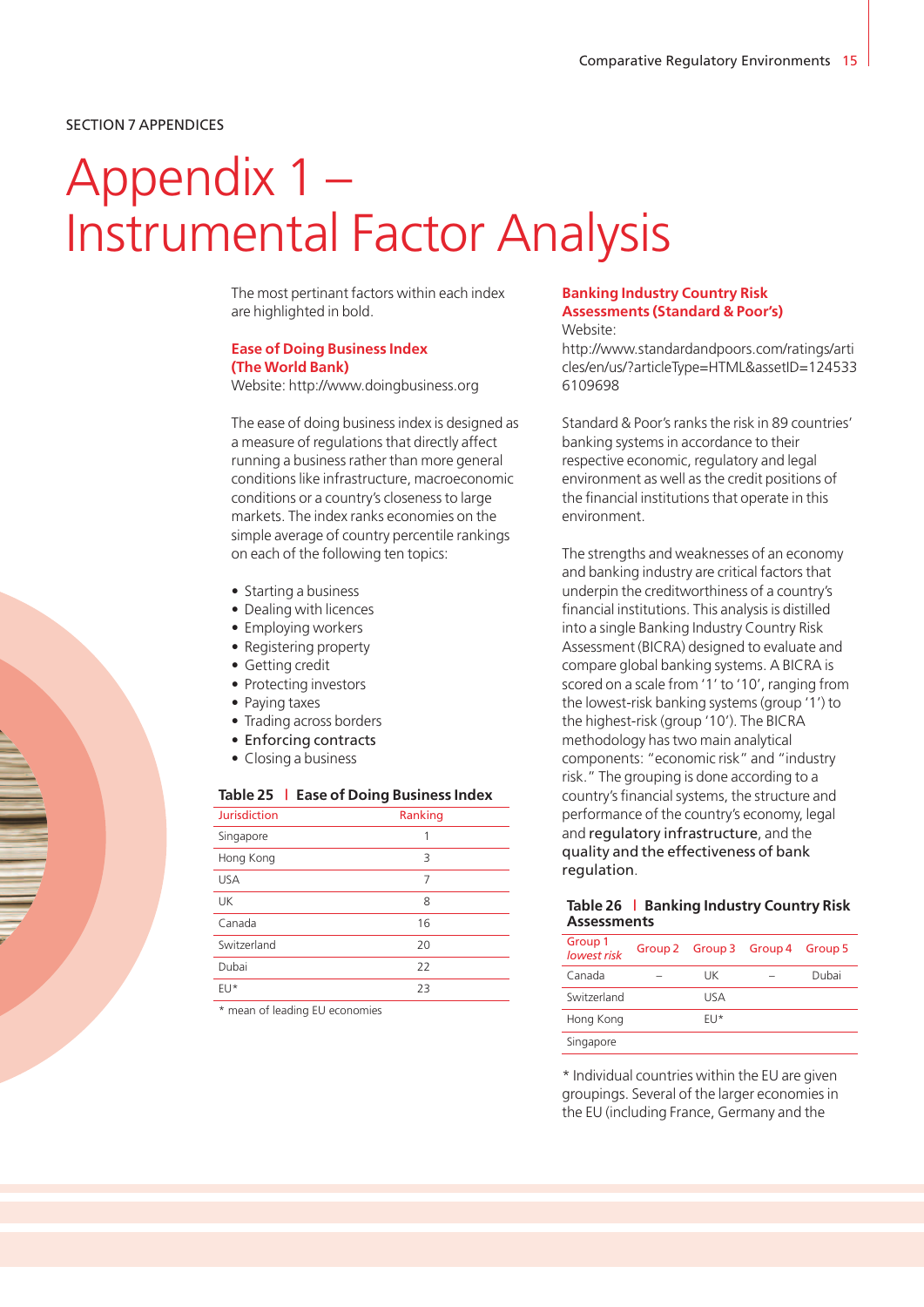Netherlands) are in Group 2 although Italy, Spain and Denmark and others are in lower groups.

These ratings are reflected in the specific subgroup concerning the regulatory environment:

#### **Table 27 | Regulatory Environment Risk Rating**

| Jurisdiction | <b>Risk Rating</b> |
|--------------|--------------------|
| Canada       | Very Low           |
| Singapore    | Very Low           |
| Switzerland  | Low                |
| Hong Kong    | Low                |
| UK           | Intermediate       |
| <b>USA</b>   | Intermediate       |
| FU*          | Intermediate       |
| Dubai        | High               |

## **Operational Risk Rating (The Economist Intelligence Unit)**

Web Site:

http://www.viewswire.com/index.asp?layout=h omePubTypeRK

The Economist Intelligence Unit has developed an indicator of operational risk that monitors 180 countries. Its aim is to measure the risk to business profitability and it is comprised of ten different indicators with different weightings that reflect their importance from a business point of view. The underlying categories are:

- macroeconomic;
- foreign trade and payments;
- financial;
- tax policy;
- legal and regulatory;
- security:
- political stability;
- government effectiveness;
- labour market;
- infrastructure

The ratings in the legal and regulatory category are as follows:

#### **Table 28 | Operational Risk Rating**

| <b>Jurisdiction</b> | <b>Risk Rating</b> |
|---------------------|--------------------|
| Singapore           | 8                  |
| <b>USA</b>          | 10                 |
| UK                  | 10                 |
| Canada              | 12                 |
| Hong Kong           | 18                 |
| EU*                 | 22                 |
| Dubai               | 52                 |
| Switzerland         | 55                 |

\* mean of leading EU economies

### **Economic Freedom of the World Index (Fraser Institute)**

Website: http://www.freetheworld.com/

The Economic Freedom of the World Index, which ranks 130 countries, is a joint venture involving seventy-one research institutes around the world. It measures the extent to which countries' institutions and principles support economic freedom.

The index is comprised of 42 different elements which are combined into 5 components:

- Size of government (Expenditure, Taxes and Enterprises)
- Legal structure and security of property rights
- Access to sound money
- Freedom to trade internationally
- Regulation of credit, business and labour

#### **Table 29 | Regulatory Environment Risk Rating**

| Jurisdiction | Rating |
|--------------|--------|
| Hong Kong    | 9.02   |
| Singapore    | 8.52   |
| Canada       | 8.32   |
| Switzerland  | 8.26   |
| <b>USA</b>   | 8.23   |
| Dubai        | 8.06   |
| UK           | 7.62   |
| FU*          | 7.54   |

\* mean of leading EU economies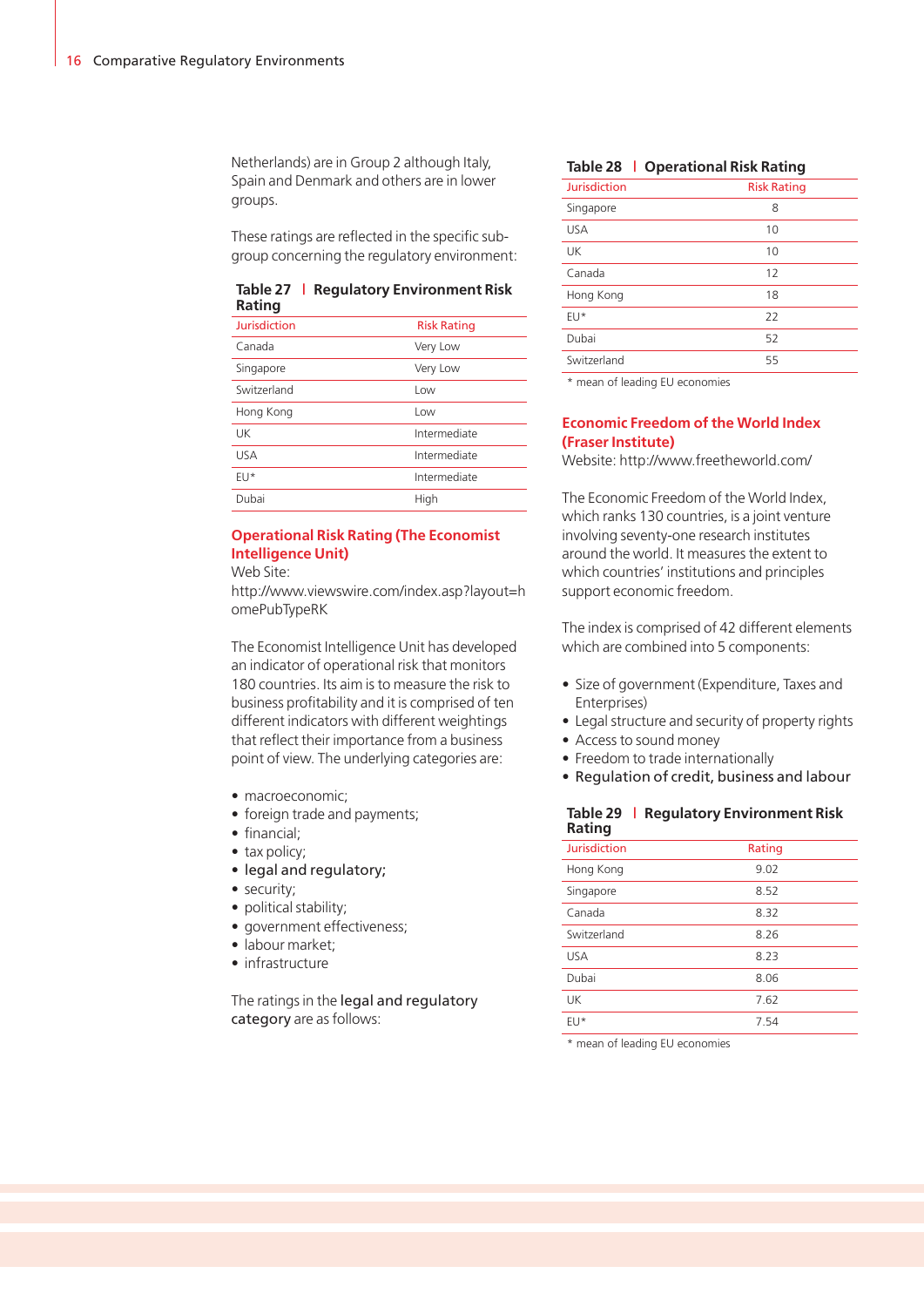## **Institutional Effectiveness (The Economist Intelligence Unit)**

Website:

http://www.managementthinking.eiu.com/hot -spots.html

Institutional Effectiveness is one of eight thematic categories used in the Global Cities Competitiveness Index and contributes a weighting of 15% to the overall ranking, making it the joint second largest indicator with Human Capital. Institutional Effectiveness covers five areas of effectiveness:

- electoral process and pluralism (14.3%);
- local government fiscal autonomy (28.6%);
- $\bullet$  taxation (14.3%);
- rule of law (14.3%);
- government effectiveness (28.6%).

The indicators promote cities which have stability of regulations, predictability and fairness of political processes and effectiveness of the system.

|              | rapic 50 P Stability of Regulations |
|--------------|-------------------------------------|
| Jurisdiction | Rating                              |
| Switzerland  | 96.0                                |

**Table 30 | Stability of Regulations**

| <b>J</b> VVILLETICITU | JU.U |
|-----------------------|------|
| Singapore             | 87.8 |
| Canada                | 87.1 |
| <b>USA</b>            | 85.8 |
| Hong Kong             | 85.3 |
| UK                    | 83.8 |
| Dubai                 | 82.7 |
| EU*                   | 73.0 |

\* mean of leading EU economies

#### **Regulatory Enforcement (World Justice Project)**

Website:

http://worldjusticeproject.org/sites/default/files/ files/wip\_rule\_of\_law\_index\_2014\_report.pdf

The Rule of Law Index is a comprehensive analysis designed to assess the extent to which countries adhere to the rule of law, not just in theory but in practice. It examines practical situations and uses a set of over 400 variables drawn from a general poll (with more than 97,000 participants) and a qualified

questionnaire (with more than 2,500 legal experts) evenly distributed among the 97 countries surveyed.

The Rule of Law is a system based on four universal principles:

- the government and its officials and agents are accountable under the law;
- laws are clear, publicized, stable and fair, and protect fundamental rights including the security of persons and property;
- the process by which laws are enacted, administered and enforced is accessible, efficient and fair;
- justice is delivered by competent, ethical and independent representatives and neutrals that are of sufficient number, have adequate resources and reflect the makeup of the communities they serve.

There are nine different factors that are used in the Rule of Law Index:

- limited government powers
- absence of corruption
- order and security
- fundamental rights
- open government
- regulatory enforcement
- civil justice
- criminal justice
- informal justice

Regulatory Enforcement measures the extent to which government regulations are effectively applied and enforced without improper influence, due process is respected in administrative proceedings and they are conducted without unreasonable delay.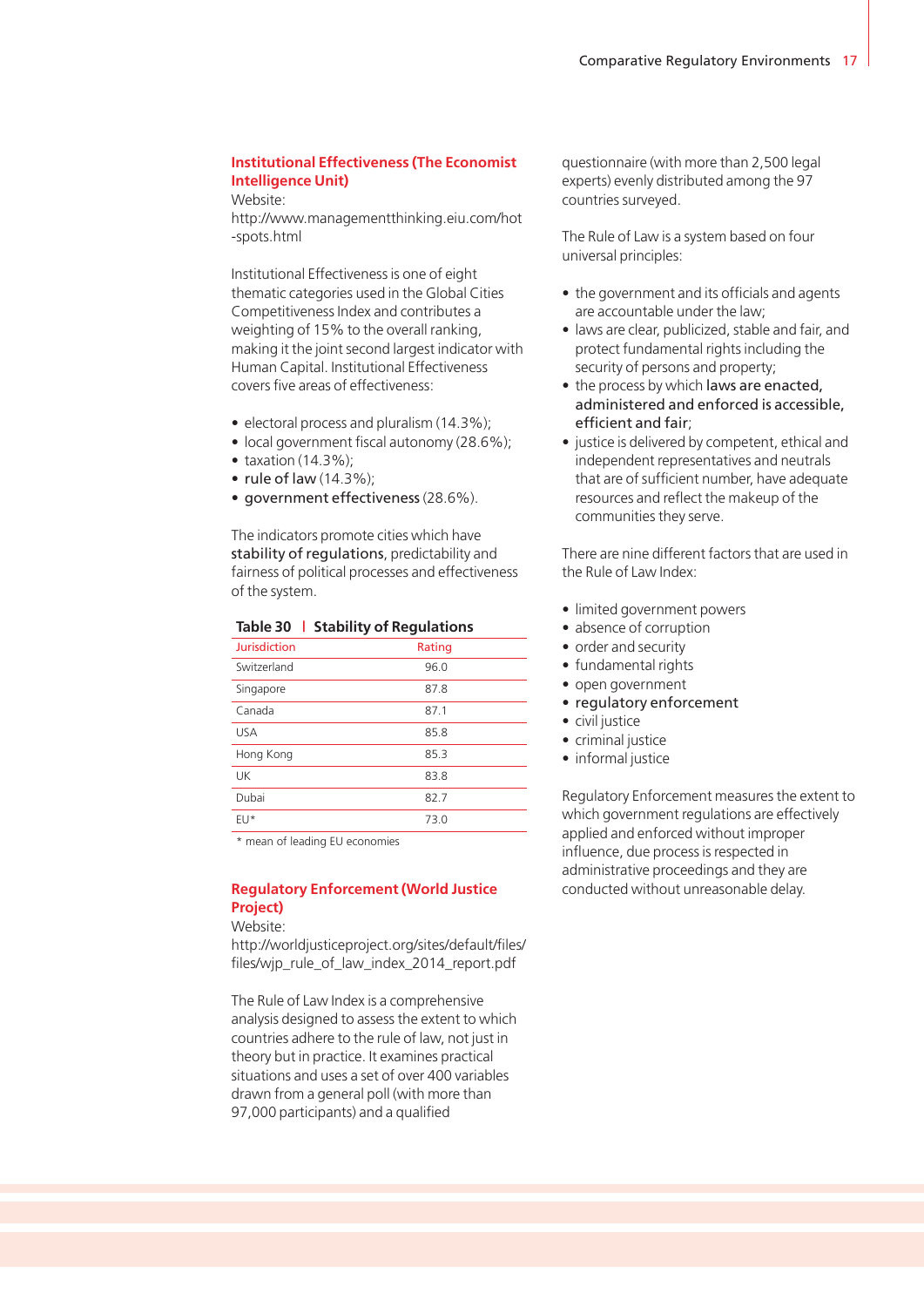#### **Table 31 | Regulatory Enforcement Rating**

| Jurisdiction | Rating |
|--------------|--------|
| Singapore    | 0.79   |
| Canada       | 0.79   |
| UK           | 0.78   |
| Hong Kong    | 0.74   |
| EU*          | 0.74   |
| USA          | 0.67   |
| Dubai        | 0.66   |
| Switzerland  |        |

\* mean of leading EU economies

## **Global Enabling Trade Report (World Economic Forum)**

Website:

http://www.weforum.org/issues/internationaltrade

The Global Enabling Trade Index (ETI) was developed within the context of the World Economic Forum's Supply Chain and Transportation Industry Partnership program and was first published in The Global Enabling Trade Report 2008. The index ranks 132 individual economies and measures the extent to which they have developed the institutions, policies, and services that facilitate free flow of goods over borders and to destination. The structure of this index reflects the main enablers of trade, breaking them into four sub-indices and nine composite measures (pillars). The pillars combine a range of individual variables including both hard data and survey data from the World Economic Forum's Executive Opinion Survey:

- The market access sub-index measures the extent to which the policy framework of a country welcomes foreign goods and enables access to foreign markets for its exporters. It includes one pillar: Domestic and foreign market access
- The border administration sub-index gauges the extent to which the administration at the border facilitates the entry and exit of goods. It encompasses 3 pillars: Efficiency of customs administration; Efficiency of import-export procedures; and Transparency of border administration
- The transport and communications infrastructure sub-index assesses the country's transport and communications infrastructure that facilitates the movement of goods within the country and across the border. It includes 3 pillars: Availability and quality of transport infrastructure; Availability and quality of transport services; and Availability and use of ICT.
- The business environment sub-index looks at the quality of governance and the overarching regulatory and security environment impacting the business of importers and exporters. It includes the final 2 pillars: regulatory environment; and physical security.

**Table 32 | Business Environment Rating**

| <b>Jurisdiction</b> | Rating |
|---------------------|--------|
| Singapore           | 5.9    |
| Hong Kong           | 5.5    |
| UK                  | 5.2    |
| Switzerland         | 5.2    |
| Canada              | 5.0    |
| <b>USA</b>          | 5.0    |
| Dubai               | 5.0    |
| EU*                 | 4.9    |
|                     |        |

\* mean of leading EU economies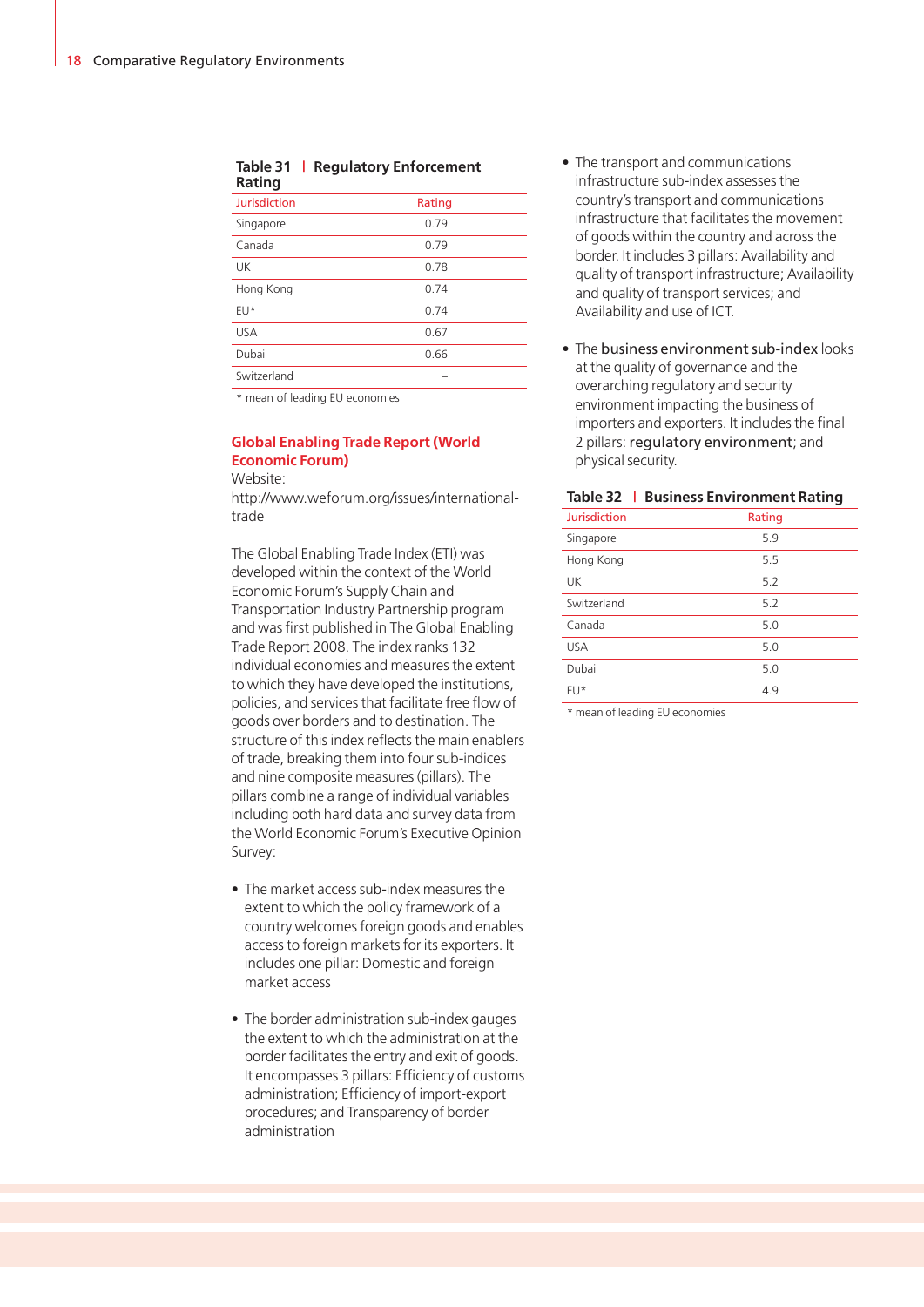#### SECTION 7 APPENDICES

# Appendix 2 – The Online Questionnaire

The financial services industry is currently being faced with a significantly more onerous regulatory landscape than it has faced in the past. Z/Yen's research for the Global Financial Centres Index indicated that the regulatory environment is the area of most concern to financial professionals in 2014.

As part of our continuing research into the competitiveness of financial centres, we are currently seeking views on the regulatory environment for financial services in the leading jurisdictions for the industry. We would very much value your opinions via this short questionnaire which should take no longer than 10 minutes to complete. This research is being conducted under the Marketing Research Society 2014 Code of Conduct and all responses will be kept confidential. Please spare a few minutes to help with this valuable piece of research.

1. Your name

2. What is your job title / main area of responsibility?

3. The name of your organisation

4. In which industry sector is your organisation? (If your organisation operates in more than one sector, please indicate the one in which you personally are primarily involved). Banking / Investment / Finance / Trading / Professional Services / Insurance / Government & Regulatory / Trade Association / Other – Please specify

5. Approximately how many employees does your organisation have worldwide? Fewer than 100 / 100 to 500 / 500 to 1,000 / 1,000 to 2,000 / 2,000 to 5,000 / More than 5,000

6. Please select the financial centre in which you are based. If you are based in more than one, please select (from a dropdown list of over 90 financial centres) the centre in which you spend most of your time.If you have selected "Other", please specify.

7. How important is each of the following factors in the competitiveness of a financial centre (where 1 is unimportant and 10 is extremely important): The regulatory environment / Political stability / The rule of law / Tax rates / Availability of skilled workers / Flexibility of the labour market / Quality of life / Infrastructure Do you have any comments regarding what makes a financial centre competitive?

For the following questions, we have grouped various jurisdictions into regions. We understand that regulations may vary within each region (e.g. The USA has both federal and state based regulations). We will account for these variations, where possible, by using instrumental factor analysis and other research. If you feel that you have insufficient knowledge of a particular jurisdiction to answer the question, please leave it blank.

8. How do you assess regulations in the following jurisdictions in terms of maintaining financial stability (where 1 is very poor and 10 is excellent): UK / EU / Switzerland / USA / Canada / Dubai / Hong Kong / Singapore Do you have any comments regarding regulation and maintaining financial stability?

9. How do you assess regulations in the following jurisdictions in terms of maintaining market confidence (where 1 is very poor and 10 is excellent): UK / EU / Switzerland / USA / Canada / Dubai / Hong Kong / Singapore Do you have any comments regarding what makes a financial centre competitive?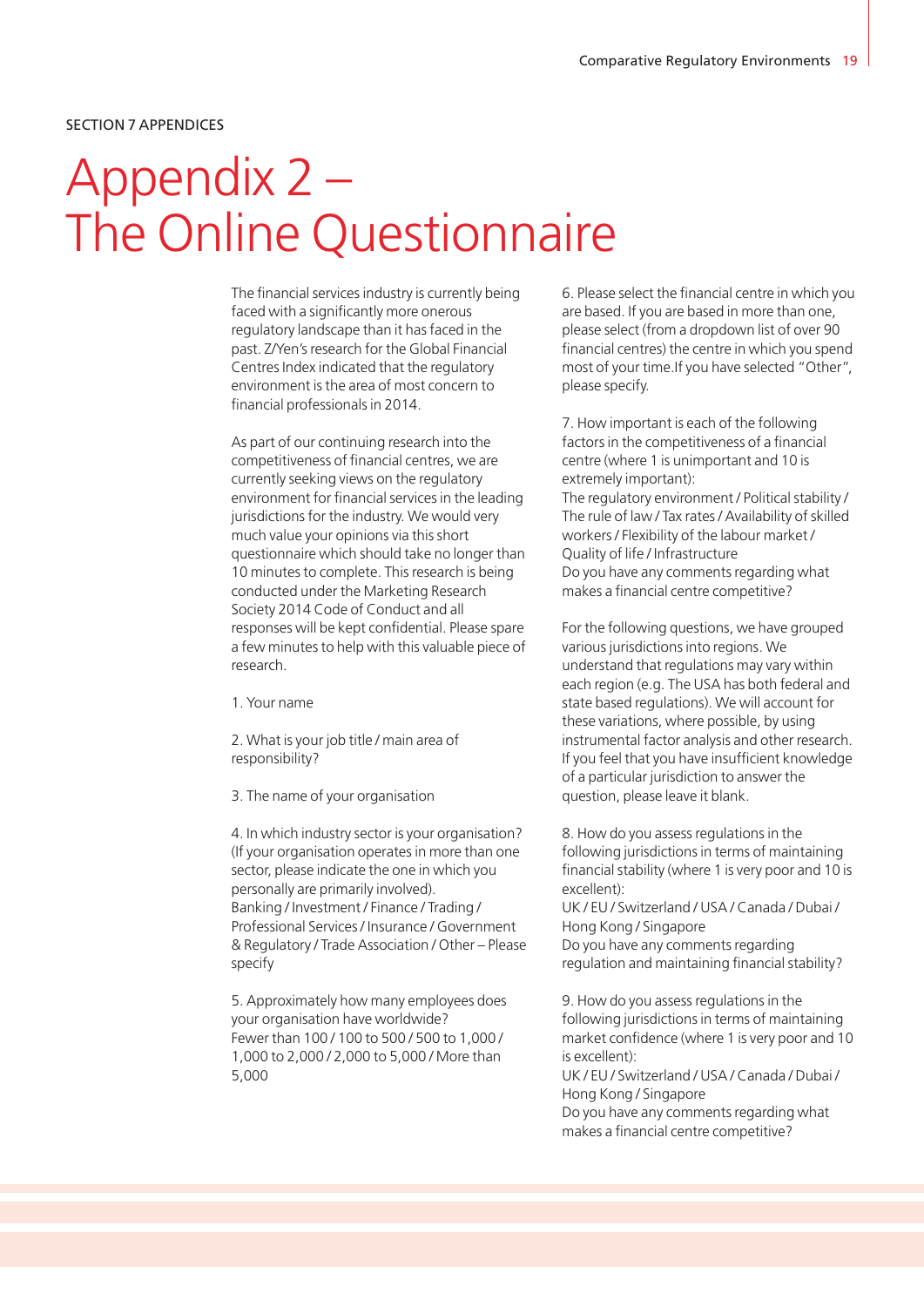10. How do you assess regulations in the following jurisdictions in terms of reducing financial crime (where 1 is very poor and 10 is excellent):

UK / EU / Switzerland / USA / Canada / Dubai / Hong Kong / Singapore Do you have any comments regarding regulation and reducing financial crime?

11. How do you assess regulations in the following jurisdictions in terms of protecting the consumer (where 1 is very poor and 10 is excellent):

UK / EU / Switzerland / USA / Canada / Dubai / Hong Kong / Singapore Do you have any comments regarding regulation and protecting the consumer?

12. How do you assess the following jurisdictions in terms of the cost of regulatory compliance (where 1 is low cost and 10 is high cost):

UK / EU / Switzerland / USA / Canada / Dubai / Hong Kong / Singapore Do you have any comments regarding the cost

and ease of regulatory compliance?

13. How do you assess the following jurisdictions in terms of the predictability of future regulatory changes (where 1 is very poor and 10 is excellent):

UK / EU / Switzerland / USA / Canada / Dubai / Hong Kong / Singapore Do you have any comments regarding the predictability of future regulatory changes?

14. How do you assess regulations in the following jurisdictions in terms of encouraging excellence in customer service (where 1 is very poor and 10 is excellent): UK / EU / Switzerland / USA / Canada / Dubai / Hong Kong / Singapore Do you have any comments regarding regulations and customer service?

15. How do you assess regulations in the following jurisdictions in terms of openness to foreign businesses (where 1 is very poor and 10 is excellent): UK / EU / Switzerland / USA / Canada / Dubai / Hong Kong / Singapore Do you have any comments regarding openness to foreign businesses?

16. How much do you agree with the following statements regarding financial services regulation over the next five years (where 1 means completely disagree and 5 means completely agree):

Regulations will become more onerous/ Regulations will become easier to comply with/ Regulations will become more costly/ Regulations will become more effective/ Regulations will become a greater source of competitive advantage/ Regulations will become a greater barrier to entry

17. Are there any business sectors (Capital markets, Derivatives, Insurance, Commodities, Foreign exchange) that are particularly well regulated or poorly regulated?

18. Are there any particularly good regulations or poor regulations that you encounter in your international dealings?

19. Are there any specific regulations or regulatory environments that affect your own company's ability to expand or re-locate to a new jurisdiction?

20. Do you have any further comments on the regulation of financial services?

Very many thanks for your contribution to this research.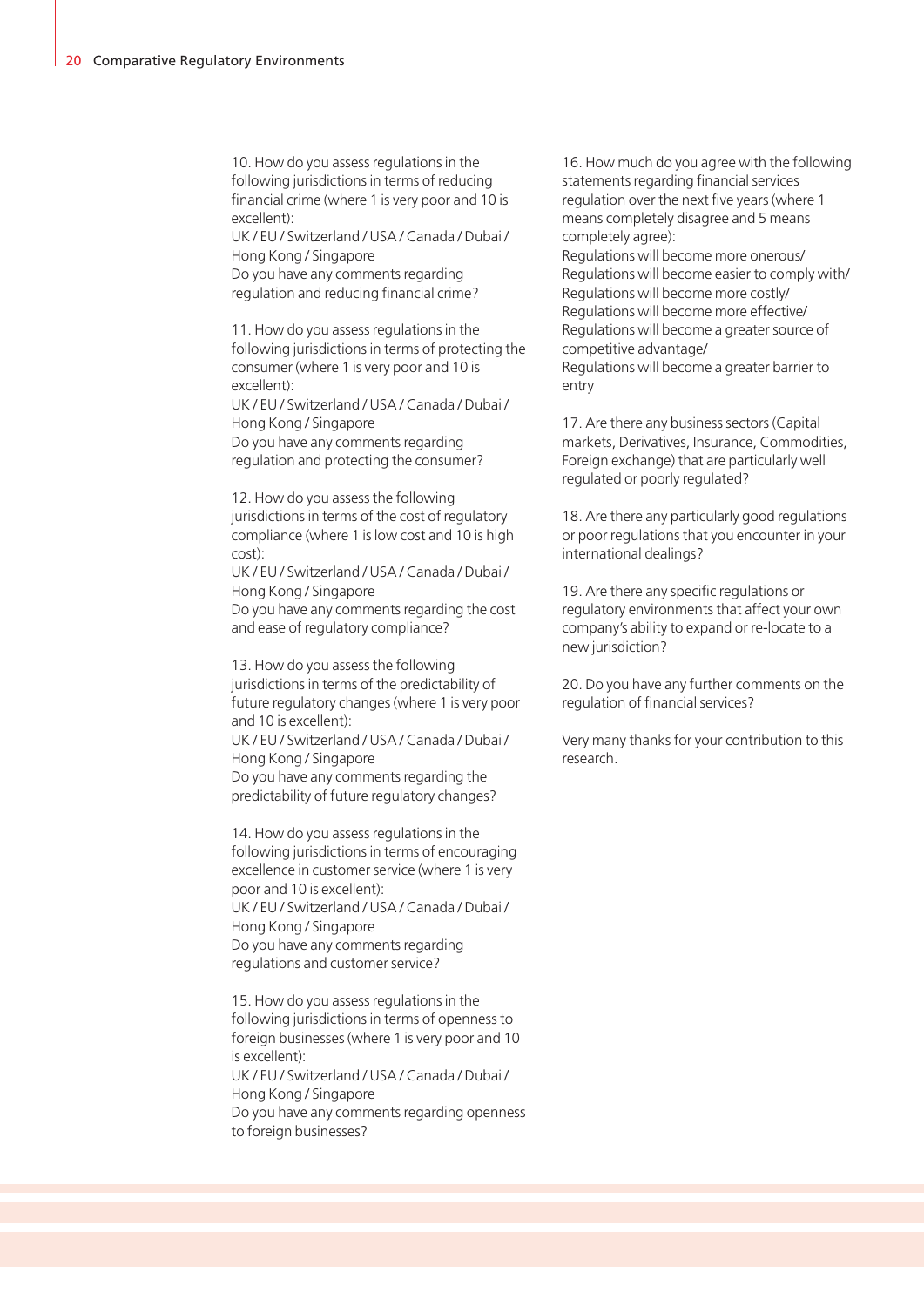

## Long Finance

Established in 2007 by Z/Yen Group in conjunction with Gresham College, the Long Finance initiative began with a conundrum – "when would we know our financial system is working?" Long Finance aims to "improve society's understanding and use of finance over the long-term" in contrast to the short-termism that defines today's financial and economic views.

Long Finance publishes papers under the Financial Centre Futures series in order to initiate discussion on the changing landscape of global finance. Financial Centre Futures consists of indepth research as well as the popular Global Financial Centres Index (GFCI). Long Finance has initiated two other publication series: Eternal Brevities and Finance Shorts. Long Finance is a community which can be explored and joined at [www.longfinance.net.](www.longfinance.net)